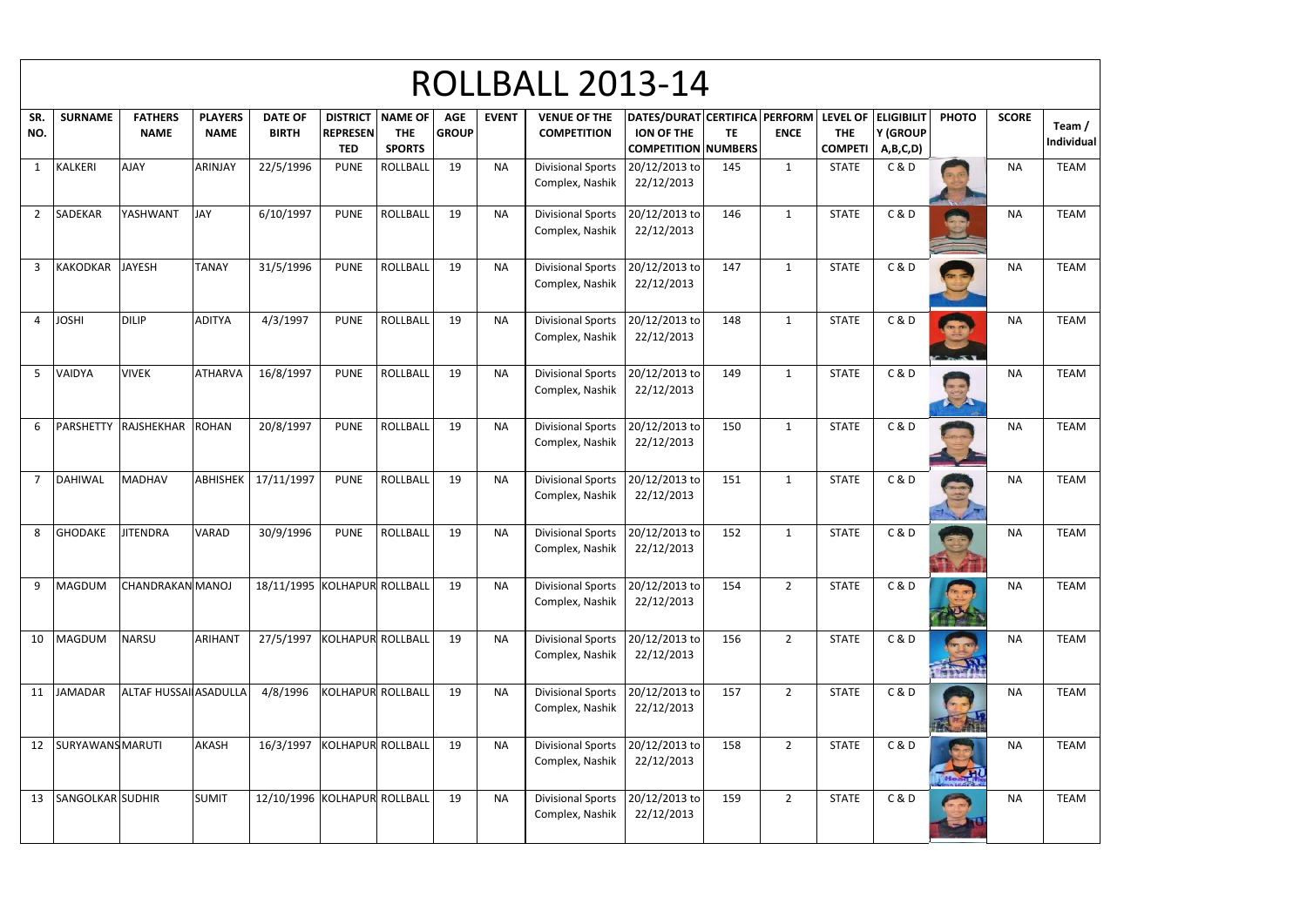| 14 | <b>PUNIYA</b>       | <b>DHARMAVEER PRADIP</b> |                 | 10/11/1996 KOLHAPUR ROLLBALL |                          | 19 | <b>NA</b> | <b>Divisional Sports</b>                           | 20/12/2013 to               | 160 | $2^{\circ}$    | <b>STATE</b> | C&D   |                           | <b>NA</b> | <b>TEAM</b> |
|----|---------------------|--------------------------|-----------------|------------------------------|--------------------------|----|-----------|----------------------------------------------------|-----------------------------|-----|----------------|--------------|-------|---------------------------|-----------|-------------|
|    |                     |                          |                 |                              |                          |    |           | Complex, Nashik                                    | 22/12/2013                  |     |                |              |       |                           |           |             |
| 15 | PANHALKAR RAZZAKALI |                          | AWEZ            | 3/9/1995                     | <b>KOLHAPUR ROLLBALL</b> | 19 | <b>NA</b> | <b>Divisional Sports</b><br>Complex, Nashik        | 20/12/2013 to<br>22/12/2013 | 182 | $\overline{2}$ | <b>STATE</b> | C&D   |                           | <b>NA</b> | <b>TEAM</b> |
| 16 | <b>PATIL</b>        | <b>MURLIDHAR</b>         | <b>SAURABH</b>  | 22/4/1997                    | KOLHAPUR ROLLBALL        | 19 | <b>NA</b> | <b>Divisional Sports</b><br>Complex, Nashik        | 20/12/2013 to<br>22/12/2013 | 161 | $2^{\circ}$    | <b>STATE</b> | C&D   | $\rightarrow$<br>rao High | <b>NA</b> | <b>TEAM</b> |
| 17 | <b>KANSE</b>        | <b>DILIP</b>             | <b>RAUNAK</b>   | 26/5/1999                    | KOLHAPUR ROLLBALL        | 19 | <b>NA</b> | <b>Divisional Sports</b><br>Complex, Nashik        | 20/12/2013 to<br>22/12/2013 | 162 | $\overline{2}$ | <b>STATE</b> | C&D   | $-10-$                    | <b>NA</b> | <b>TEAM</b> |
| 18 | PAKHALI             | <b>NAZIR</b>             | <b>RIYAZ</b>    | 12/1/1996                    | KOLHAPUR ROLLBALL        | 19 | <b>NA</b> | <b>Divisional Sports</b><br>Complex, Nashik        | 20/12/2013 to<br>22/12/2013 | 163 | $2^{\circ}$    | <b>STATE</b> | C & D |                           | <b>NA</b> | <b>TEAM</b> |
| 19 | <b>TAYADE</b>       | <b>VITTHAL</b>           | <b>YOGESH</b>   | 26/4/1997                    | <b>BULDHANA ROLLBALL</b> | 19 | <b>NA</b> | <b>Divisional Sports</b><br>Complex, Nashik        | 20/12/2013 to<br>22/12/2013 | 104 | $\overline{3}$ | <b>STATE</b> | C&D   |                           | <b>NA</b> | <b>TEAM</b> |
| 20 | LAHASE              | PRAKASH                  | <b>RAJKIRAN</b> | 12/12/1996 BULDHANA ROLLBALL |                          | 19 | <b>NA</b> | <b>Divisional Sports</b><br>Complex, Nashik        | 20/12/2013 to<br>22/12/2013 | 105 | $\overline{3}$ | <b>STATE</b> | C & D |                           | <b>NA</b> | <b>TEAM</b> |
| 21 | <b>JADHAV</b>       | SRIDHAR                  | <b>HIMANSHL</b> | 2/9/1997                     | <b>BULDHANA ROLLBALL</b> | 19 | <b>NA</b> | <b>Divisional Sports</b><br>Complex, Nashik        | 20/12/2013 to<br>22/12/2013 | 106 | $\overline{3}$ | <b>STATE</b> | C & D |                           | <b>NA</b> | <b>TEAM</b> |
| 22 | <b>PACHPILLE</b>    | <b>VINOD</b>             | <b>ASHISH</b>   | 5/8/2001                     | <b>BULDHANA ROLLBALL</b> | 19 | <b>NA</b> | <b>Divisional Sports</b><br>Complex, Nashik        | 20/12/2013 to<br>22/12/2013 | 107 | $\mathbf{3}$   | <b>STATE</b> | C & D |                           | <b>NA</b> | <b>TEAM</b> |
|    | 23 WANKHEDE VIKAS   |                          | <b>KUNAL</b>    | 20/11/2001 BULDHANA ROLLBALL |                          | 19 | <b>NA</b> | Divisional Sports 20/12/2013 to<br>Complex, Nashik | 22/12/2013                  | 108 | $\overline{3}$ | <b>STATE</b> | C & D |                           | <b>NA</b> | <b>TEAM</b> |
| 24 | <b>JAISWAL</b>      | <b>SANTOSH</b>           | <b>KARTIK</b>   | 15/11/1997 BULDHANA ROLLBALL |                          | 19 | <b>NA</b> | <b>Divisional Sports</b><br>Complex, Nashik        | 20/12/2013 to<br>22/12/2013 | 109 | $\mathbf{3}$   | <b>STATE</b> | C&D   |                           | <b>NA</b> | <b>TEAM</b> |
| 25 | <b>PANCHAL</b>      | <b>DNYANESHWASANKET</b>  |                 | 20/10/2000 BULDHANA ROLLBALL |                          | 19 | <b>NA</b> | <b>Divisional Sports</b><br>Complex, Nashik        | 20/12/2013 to<br>22/12/2013 | 110 | $\overline{3}$ | <b>STATE</b> | C&D   | <b>CON</b>                | <b>NA</b> | <b>TEAM</b> |
| 26 | AMARWANI RAJKUMAR   |                          | <b>MANISH</b>   | 8/3/1996                     | <b>BULDHANA ROLLBALL</b> | 19 | <b>NA</b> | <b>Divisional Sports</b><br>Complex, Nashik        | 20/12/2013 to<br>22/12/2013 | 111 | $\overline{3}$ | <b>STATE</b> | C&D   |                           | <b>NA</b> | <b>TEAM</b> |
| 27 | <b>CHAVAN</b>       | <b>VISHNU</b>            | <b>PRATAP</b>   | 15/9/1999                    | <b>BULDHANA ROLLBALL</b> | 19 | <b>NA</b> | <b>Divisional Sports</b><br>Complex, Nashik        | 20/12/2013 to<br>22/12/2013 | 112 | $\overline{3}$ | <b>STATE</b> | C&D   |                           | <b>NA</b> | <b>TEAM</b> |
| 28 | <b>INGALE</b>       | VILASSINGH               | <b>SACHIN</b>   | 10/12/1997 BULDHANA ROLLBALL |                          | 19 | <b>NA</b> | <b>Divisional Sports</b><br>Complex, Nashik        | 20/12/2013 to<br>22/12/2013 | 113 | $\mathbf{3}$   | <b>STATE</b> | C & D |                           | <b>NA</b> | <b>TEAM</b> |

| <b>NA</b> | <b>TEAM</b> |
|-----------|-------------|
| <b>NA</b> | <b>TEAM</b> |
| <b>NA</b> | <b>TEAM</b> |
| <b>NA</b> | <b>TEAM</b> |
| <b>NA</b> | <b>TEAM</b> |
| <b>NA</b> | <b>TEAM</b> |
| <b>NA</b> | <b>TEAM</b> |
| <b>NA</b> | <b>TEAM</b> |
| <b>NA</b> | <b>TEAM</b> |
| <b>NA</b> | <b>TEAM</b> |
| <b>NA</b> | <b>TEAM</b> |
| NΑ        | <b>TEAM</b> |
| <b>NA</b> | <b>TEAM</b> |
| <b>NA</b> | <b>TEAM</b> |
| ΝA        | <b>TEAM</b> |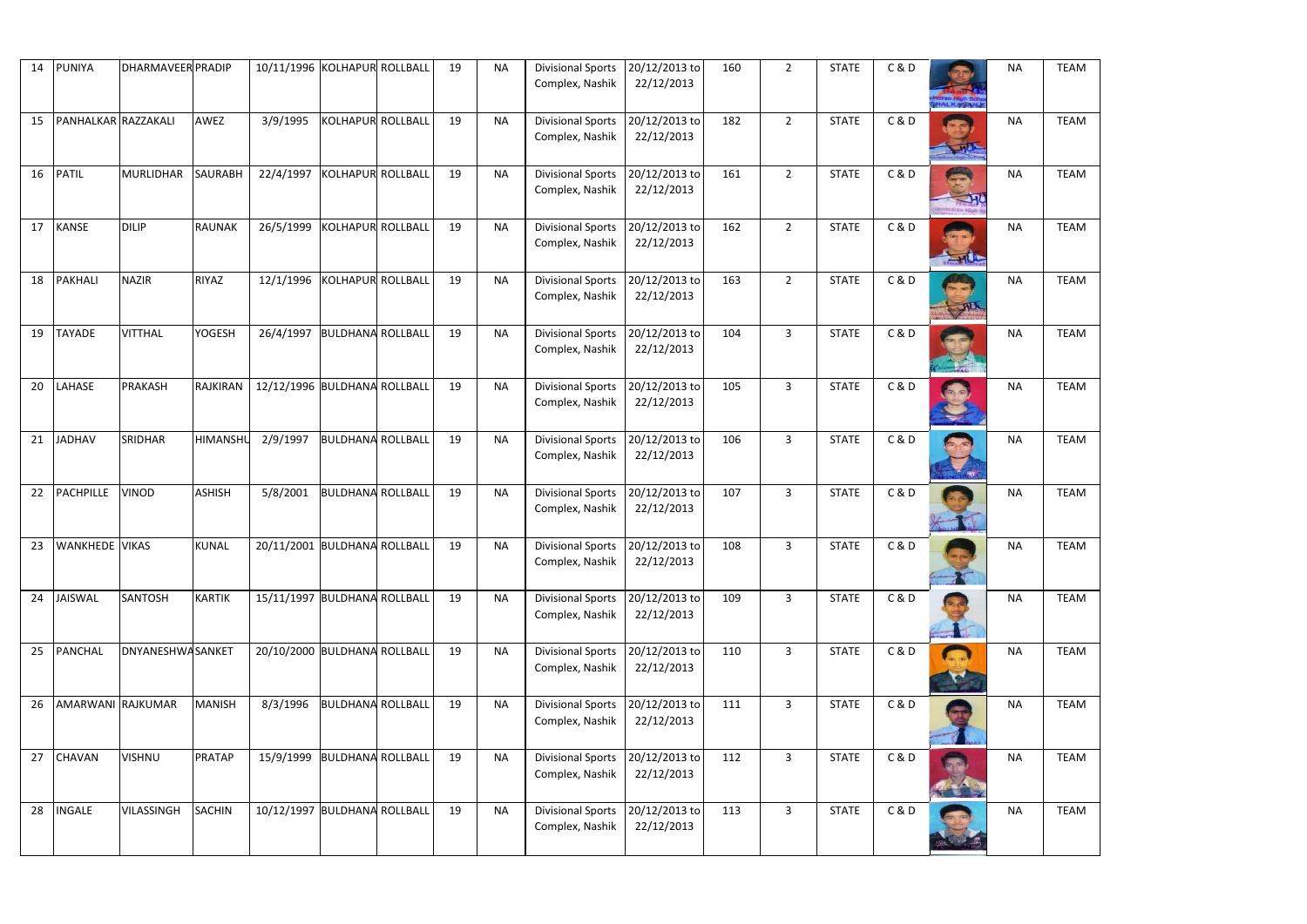| 29 | <b>JAIBHAYE</b> | PANDURANG ADITYA |                                 | 4/2/1999                     | <b>BULDHANA ROLLBALL</b> |                 | 19 | <b>NA</b> | <b>Divisional Sports</b><br>Complex, Nashik        | 20/12/2013 to<br>22/12/2013 | 114 | $\overline{3}$ | <b>STATE</b> | C & D |                     | <b>NA</b> | <b>TEAM</b> |
|----|-----------------|------------------|---------------------------------|------------------------------|--------------------------|-----------------|----|-----------|----------------------------------------------------|-----------------------------|-----|----------------|--------------|-------|---------------------|-----------|-------------|
|    |                 |                  |                                 |                              |                          |                 |    |           |                                                    |                             |     |                |              |       | PRIMCIPAL           |           |             |
| 30 | <b>DANDGE</b>   | <b>SHANKAR</b>   | <b>VISHAL</b>                   | 12/10/1999 BULDHANA ROLLBALL |                          |                 | 19 | <b>NA</b> | <b>Divisional Sports</b><br>Complex, Nashik        | 20/12/2013 to<br>22/12/2013 | 115 | $\overline{3}$ | <b>STATE</b> | C&D   |                     | <b>NA</b> | <b>TEAM</b> |
| 31 | MADAMWAIRAJEEV  |                  | <b>RAKSHA</b>                   | 19/7/1997                    | <b>HANDRAPU ROLLBALL</b> |                 | 19 | <b>NA</b> | <b>Divisional Sports</b><br>Complex, Nashik        | 20/12/2013 to<br>22/12/2013 | 84  | $\mathbf{1}$   | <b>STATE</b> | C&D   |                     | <b>NA</b> | <b>TEAM</b> |
| 32 | <b>BHAGAT</b>   | <b>HEMANT</b>    | <b>SHWETA</b>                   | 4/6/1996                     | <b>HANDRAPU ROLLBALL</b> |                 | 19 | <b>NA</b> | <b>Divisional Sports</b><br>Complex, Nashik        | 20/12/2013 to<br>22/12/2013 | 87  | $\mathbf{1}$   | <b>STATE</b> | C & D |                     | <b>NA</b> | <b>TEAM</b> |
| 33 | SATRAMWAINARESH |                  | PRIYANKA                        | 29/10/1997 HANDRAPU ROLLBALL |                          |                 | 19 | <b>NA</b> | <b>Divisional Sports</b><br>Complex, Nashik        | 20/12/2013 to<br>22/12/2013 | 89  | $\mathbf{1}$   | <b>STATE</b> | C & D | <b>The Colombia</b> | <b>NA</b> | <b>TEAM</b> |
| 34 | <b>GADEKAR</b>  | <b>JANARDAN</b>  | <b>ASHWINI</b>                  | 16/10/1997 HANDRAPU ROLLBALL |                          |                 | 19 | <b>NA</b> | <b>Divisional Sports</b><br>Complex, Nashik        | 20/12/2013 to<br>22/12/2013 | 90  | $\mathbf{1}$   | <b>STATE</b> | C & D | $\frac{1}{\ln 2}$   | <b>NA</b> | <b>TEAM</b> |
| 35 | <b>DOHARKAR</b> | <b>WASUDEO</b>   | <b>DHANSHRE</b>                 | 14/1/1998                    | <b>HANDRAPU ROLLBALL</b> |                 | 19 | <b>NA</b> | <b>Divisional Sports</b><br>Complex, Nashik        | 20/12/2013 to<br>22/12/2013 | 91  | $\mathbf{1}$   | <b>STATE</b> | C&D   |                     | <b>NA</b> | <b>TEAM</b> |
| 36 | <b>DONGARE</b>  | <b>ASHOKRAO</b>  | <b>PRANALI</b>                  | 17/5/1997                    | <b>HANDRAPU ROLLBALL</b> |                 | 19 | <b>NA</b> | <b>Divisional Sports</b><br>Complex, Nashik        | 20/12/2013 to<br>22/12/2013 | 92  | $\mathbf{1}$   | <b>STATE</b> | C & D |                     | <b>NA</b> | <b>TEAM</b> |
| 37 | MAHAJAN         | <b>SUNIL</b>     | <b>SHIVANI</b>                  | 12/11/1999                   | <b>PUNE</b>              | ROLLBALL        | 19 | <b>NA</b> | <b>Divisional Sports</b><br>Complex, Nashik        | 20/12/2013 to<br>22/12/2013 | 166 | $\overline{2}$ | <b>STATE</b> | C & D |                     | <b>NA</b> | <b>TEAM</b> |
| 38 | <b>KAPOOR</b>   | <b>KAILASH</b>   | <b>ANJALI</b>                   | 2/7/1999                     | <b>PUNE</b>              | ROLLBALL        | 19 | <b>NA</b> | Divisional Sports 20/12/2013 to<br>Complex, Nashik | 22/12/2013                  | 167 | $\overline{2}$ | <b>STATE</b> | C & D | $R_{14}$            | <b>NA</b> | <b>TEAM</b> |
| 39 | KURHADE         | <b>RAJEEV</b>    | <b>NILIMA</b>                   | 9/10/1999                    | <b>PUNE</b>              | <b>ROLLBALL</b> | 19 | <b>NA</b> | <b>Divisional Sports</b><br>Complex, Nashik        | 20/12/2013 to<br>22/12/2013 | 168 | $2^{\circ}$    | <b>STATE</b> | C & D |                     | <b>NA</b> | <b>TEAM</b> |
| 40 | <b>CHAVAN</b>   | <b>HEMANT</b>    | <b>AISHWAR</b><br>YALAKSH<br>MI | 17/9/1999                    | <b>PUNE</b>              | <b>ROLLBALL</b> | 19 | <b>NA</b> | <b>Divisional Sports</b><br>Complex, Nashik        | 20/12/2013 to<br>22/12/2013 | 169 | $\overline{2}$ | <b>STATE</b> | C & D | $-mF + 288$         | <b>NA</b> | <b>TEAM</b> |
| 41 | <b>GADHAVE</b>  | <b>UTTAM</b>     | <b>SHWETA</b>                   | 30/5/1999                    | <b>PUNE</b>              | <b>ROLLBALL</b> | 19 | <b>NA</b> | <b>Divisional Sports</b><br>Complex, Nashik        | 20/12/2013 to<br>22/12/2013 | 170 | $2^{\circ}$    | <b>STATE</b> | C & D | P. Kirk             | <b>NA</b> | <b>TEAM</b> |
| 42 | <b>BHALERAO</b> | ABHAY            | <b>URJA</b>                     | 27/11/1999                   | <b>PUNE</b>              | <b>ROLLBALL</b> | 19 | <b>NA</b> | <b>Divisional Sports</b><br>Complex, Nashik        | 20/12/2013 to<br>22/12/2013 | 171 | $\overline{2}$ | <b>STATE</b> | C & D |                     | <b>NA</b> | <b>TEAM</b> |
| 43 | <b>KUDALE</b>   | RAMESH           | <b>ANKITA</b>                   | 24/3/1999                    | <b>PUNE</b>              | ROLLBALL        | 19 | <b>NA</b> | <b>Divisional Sports</b><br>Complex, Nashik        | 20/12/2013 to<br>22/12/2013 | 172 | $\overline{2}$ | <b>STATE</b> | C&D   |                     | <b>NA</b> | <b>TEAM</b> |

| <b>NA</b> | <b>TEAM</b> |
|-----------|-------------|
| <b>NA</b> | <b>TEAM</b> |
| <b>NA</b> | <b>TEAM</b> |
| <b>NA</b> | <b>TEAM</b> |
| <b>NA</b> | <b>TEAM</b> |
| <b>NA</b> | <b>TEAM</b> |
| <b>NA</b> | <b>TEAM</b> |
| <b>NA</b> | <b>TEAM</b> |
| <b>NA</b> | <b>TEAM</b> |
| <b>NA</b> | <b>TEAM</b> |
| <b>NA</b> | <b>TEAM</b> |
| NΑ        | <b>TEAM</b> |
| <b>NA</b> | <b>TEAM</b> |
| <b>NA</b> | <b>TEAM</b> |
| ΝA        | <b>TEAM</b> |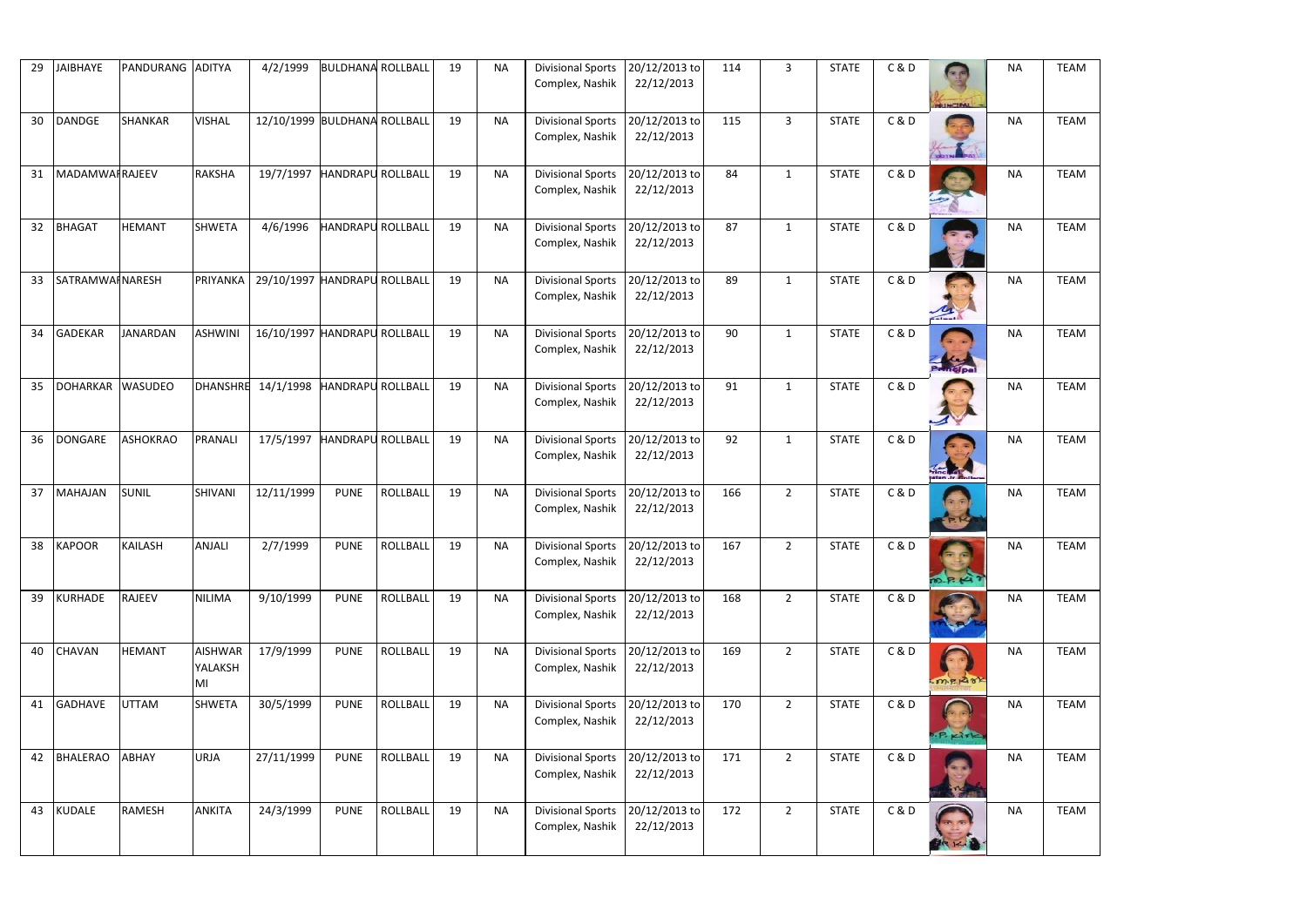| 44 | <b>PATIL</b>            | DHANANJAY                | <b>SHIVANI</b>  | 13/10/1998                   | <b>THANE</b>             | <b>ROLLBALL</b> | 19 | <b>NA</b> | <b>Divisional Sports</b><br>Complex, Nashik        | 20/12/2013 to<br>22/12/2013 | 137 | $\overline{3}$ | <b>STATE</b> | C&D |                  | <b>NA</b> | <b>TEAM</b> |
|----|-------------------------|--------------------------|-----------------|------------------------------|--------------------------|-----------------|----|-----------|----------------------------------------------------|-----------------------------|-----|----------------|--------------|-----|------------------|-----------|-------------|
| 45 | <b>BAGRADIYA RAKESH</b> |                          | <b>YUKTI</b>    | 16/11/2000                   | <b>THANE</b>             | <b>ROLLBALL</b> | 19 | <b>NA</b> | <b>Divisional Sports</b><br>Complex, Nashik        | 20/12/2013 to<br>22/12/2013 | 138 | $\mathbf{3}$   | <b>STATE</b> | C&D |                  | <b>NA</b> | <b>TEAM</b> |
| 46 | <b>GUPTA</b>            | <b>SHASHI</b>            | <b>KHUSHI</b>   | 23/3/2000                    | <b>THANE</b>             | <b>ROLLBALL</b> | 19 | <b>NA</b> | <b>Divisional Sports</b><br>Complex, Nashik        | 20/12/2013 to<br>22/12/2013 | 139 | $\mathbf{3}$   | <b>STATE</b> | C&D |                  | <b>NA</b> | <b>TEAM</b> |
| 47 | SONAWANE VIJAY          |                          | <b>DHANASHI</b> | 1/10/1998                    | <b>THANE</b>             | <b>ROLLBALL</b> | 19 | <b>NA</b> | <b>Divisional Sports</b><br>Complex, Nashik        | 20/12/2013 to<br>22/12/2013 | 140 | $\overline{3}$ | <b>STATE</b> | C&D |                  | <b>NA</b> | <b>TEAM</b> |
| 48 | <b>TIWARI</b>           | <b>SURENDRAKU SMRITI</b> |                 | 15/9/1998                    | <b>THANE</b>             | <b>ROLLBALL</b> | 19 | <b>NA</b> | <b>Divisional Sports</b><br>Complex, Nashik        | 20/12/2013 to<br>22/12/2013 | 141 | $\overline{3}$ | <b>STATE</b> | C&D |                  | <b>NA</b> | <b>TEAM</b> |
| 49 | MEDHE                   | AMOLKUMAR KRITIKA        |                 | 16/1/2002                    | <b>THANE</b>             | <b>ROLLBALL</b> | 19 | <b>NA</b> | <b>Divisional Sports</b><br>Complex, Nashik        | 20/12/2013 to<br>22/12/2013 | 142 | $\mathbf{3}$   | <b>STATE</b> | C&D |                  | <b>NA</b> | <b>TEAM</b> |
| 50 |                         | DHARMADHI DILIPKUMAR     | <b>PRAJAKTA</b> | 17/11/2000                   | <b>THANE</b>             | <b>ROLLBALL</b> | 19 | <b>NA</b> | <b>Divisional Sports</b><br>Complex, Nashik        | 20/12/2013 to<br>22/12/2013 | 143 | $\mathbf{3}$   | <b>STATE</b> | C&D |                  | <b>NA</b> | <b>TEAM</b> |
| 51 | <b>PATIL</b>            | <b>BHAGWAT</b>           | PRANJAL         | 18/7/1998                    | <b>THANE</b>             | <b>ROLLBALL</b> | 19 | <b>NA</b> | <b>Divisional Sports</b><br>Complex, Nashik        | 20/12/2013 to<br>22/12/2013 | 144 | $\mathbf{3}$   | <b>STATE</b> | C&D |                  | <b>NA</b> | <b>TEAM</b> |
| 52 | <b>DESALE</b>           | <b>RAMESH</b>            | <b>AISHWARY</b> | 6/10/1998                    | <b>THANE</b>             | <b>ROLLBALL</b> | 19 | <b>NA</b> | <b>Divisional Sports</b><br>Complex, Nashik        | 20/12/2013 to<br>22/12/2013 | 153 | $\mathbf{3}$   | <b>STATE</b> | C&D |                  | <b>NA</b> | <b>TEAM</b> |
| 53 | PANDIT                  | <b>JAMES</b>             | <b>TEJAS</b>    | 11/4/1999 HMEDNAGA ROLLBALL  |                          |                 | 17 | <b>NA</b> | Divisional Sports 20/12/2013 to<br>Complex, Nashik | 22/12/2013                  | 183 |                | <b>STATE</b> | C&D |                  | <b>NA</b> | <b>TEAM</b> |
| 54 | SHEDGE                  | <b>SANDIP</b>            | SAGAR           | 26/12/1999 HMEDNAGA ROLLBALL |                          |                 | 17 | <b>NA</b> | <b>Divisional Sports</b><br>Complex, Nashik        | 20/12/2013 to<br>22/12/2013 | 173 | $\mathbf{1}$   | <b>STATE</b> | C&D | Head Mas         | <b>NA</b> | <b>TEAM</b> |
| 55 | <b>BADHE</b>            | <b>SANDIP</b>            | SAI             | 28/9/1998                    | <b>HMEDNAGA ROLLBALL</b> |                 | 17 | <b>NA</b> | <b>Divisional Sports</b><br>Complex, Nashik        | 20/12/2013 to<br>22/12/2013 | 174 | $\mathbf{1}$   | <b>STATE</b> | C&D |                  | <b>NA</b> | <b>TEAM</b> |
| 56 | <b>KASAR</b>            | <b>BADAMRAO</b>          | <b>ABHISHEK</b> | 7/6/1998                     | <b>HMEDNAGA ROLLBALL</b> |                 | 17 | <b>NA</b> | <b>Divisional Sports</b><br>Complex, Nashik        | 20/12/2013 to<br>22/12/2013 | 175 | $\mathbf{1}$   | <b>STATE</b> | C&D |                  | <b>NA</b> | <b>TEAM</b> |
| 57 | <b>ALAGH</b>            | PRASHANT                 | AMAN            | 8/10/1998                    | <b>HMEDNAGA ROLLBALL</b> |                 | 17 | <b>NA</b> | <b>Divisional Sports</b><br>Complex, Nashik        | 20/12/2013 to<br>22/12/2013 | 176 | $\mathbf{1}$   | <b>STATE</b> | C&D | <b>Head Mast</b> | <b>NA</b> | <b>TEAM</b> |
| 58 | BHARDWAJ SARBAN         |                          | AMAN            | 31/8/1998 HMEDNAGA ROLLBALL  |                          |                 | 17 | <b>NA</b> | <b>Divisional Sports</b><br>Complex, Nashik        | 20/12/2013 to<br>22/12/2013 | 177 | $\mathbf{1}$   | <b>STATE</b> | C&D |                  | <b>NA</b> | <b>TEAM</b> |

| <b>NA</b> | <b>TEAM</b> |
|-----------|-------------|
| <b>NA</b> | <b>TEAM</b> |
| <b>NA</b> | <b>TEAM</b> |
| <b>NA</b> | <b>TEAM</b> |
| <b>NA</b> | <b>TEAM</b> |
| <b>NA</b> | <b>TEAM</b> |
| <b>NA</b> | <b>TEAM</b> |
| <b>NA</b> | <b>TEAM</b> |
| <b>NA</b> | <b>TEAM</b> |
| <b>NA</b> | <b>TEAM</b> |
| <b>NA</b> | <b>TEAM</b> |
| NΑ        | <b>TEAM</b> |
| <b>NA</b> | <b>TEAM</b> |
| <b>NA</b> | <b>TEAM</b> |
| ΝA        | <b>TEAM</b> |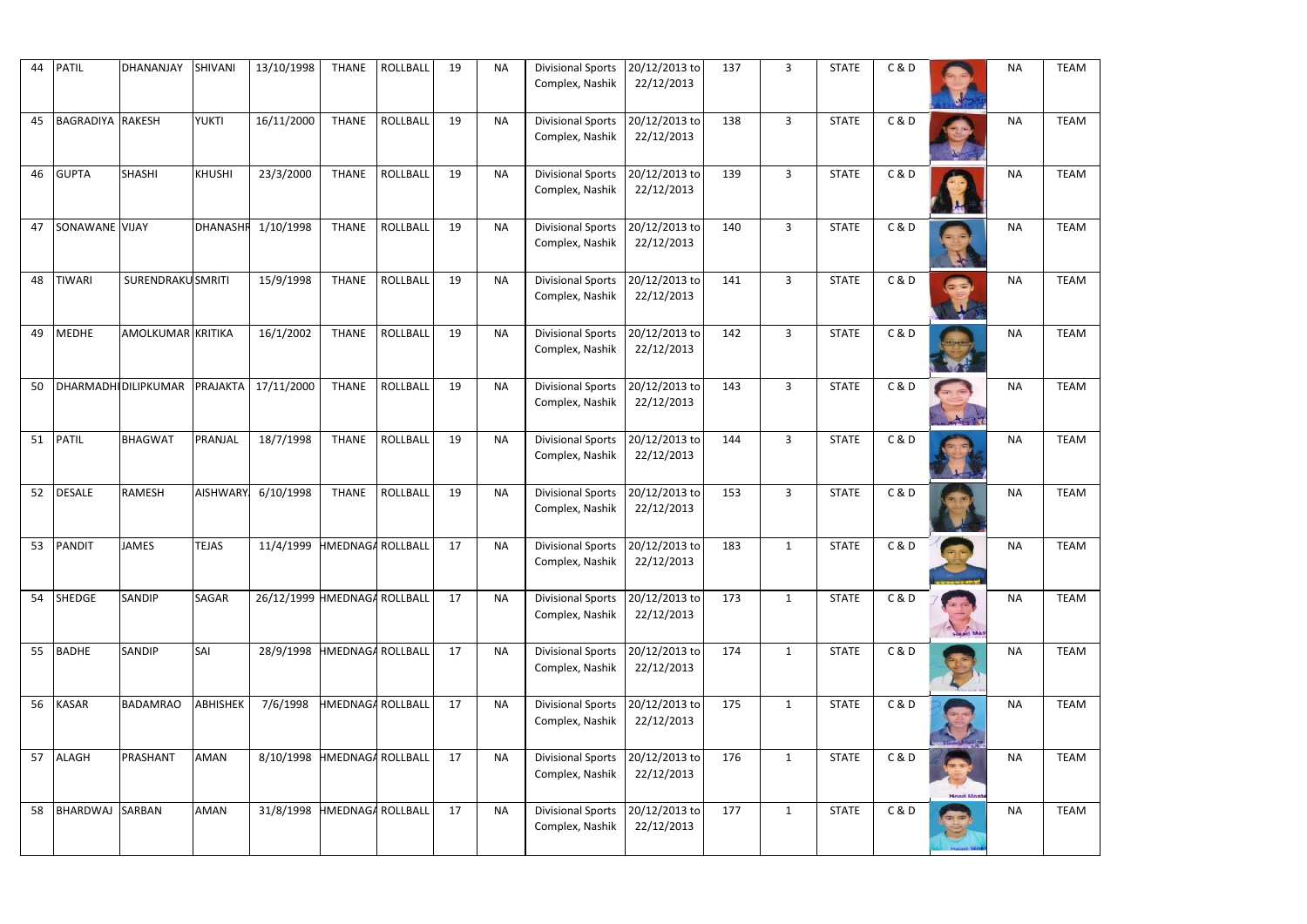| 59 | <b>TEKALE</b>           | SANJAY                    | <b>PARTH</b>   | 27/10/1998 HMEDNAGA ROLLBALL |                          |                   | 17 | <b>NA</b> | <b>Divisional Sports</b><br>Complex, Nashik        | 20/12/2013 to<br>22/12/2013 | 178 | $\mathbf{1}$   | <b>STATE</b> | C&D   |                  | <b>NA</b> | <b>TEAM</b> |
|----|-------------------------|---------------------------|----------------|------------------------------|--------------------------|-------------------|----|-----------|----------------------------------------------------|-----------------------------|-----|----------------|--------------|-------|------------------|-----------|-------------|
| 60 | <b>BIGCHANDAIRAJESH</b> |                           | <b>KUNAL</b>   | 22/12/1999 HMEDNAGA ROLLBALL |                          |                   | 17 | <b>NA</b> | <b>Divisional Sports</b><br>Complex, Nashik        | 20/12/2013 to<br>22/12/2013 | 179 | $\mathbf{1}$   | <b>STATE</b> | C&D   | <b>STORY AND</b> | <b>NA</b> | <b>TEAM</b> |
| 61 |                         | BHARDWAJ DHYANSINGH KARAN |                | 9/4/1999                     | <b>HMEDNAGA ROLLBALL</b> |                   | 17 | <b>NA</b> | <b>Divisional Sports</b><br>Complex, Nashik        | 20/12/2013 to<br>22/12/2013 | 180 | $\mathbf{1}$   | <b>STATE</b> | C & D | <b>Head Ma</b>   | <b>NA</b> | <b>TEAM</b> |
| 62 | TRIBHUVAN DILIP         |                           | <b>PUSHKAR</b> | 19/10/1998 HMEDNAGA ROLLBALL |                          |                   | 17 | <b>NA</b> | <b>Divisional Sports</b><br>Complex, Nashik        | 20/12/2013 to<br>22/12/2013 | 181 | $\mathbf{1}$   | <b>STATE</b> | C&D   |                  | <b>NA</b> | <b>TEAM</b> |
| 63 | <b>GOYANKA</b>          | <b>NARESH</b>             | PALASH         | 30/9/1997                    | <b>BULDHANA ROLLBALL</b> |                   | 17 | <b>NA</b> | <b>Divisional Sports</b><br>Complex, Nashik        | 20/12/2013 to<br>22/12/2013 | 184 | $\overline{2}$ | <b>STATE</b> | C&D   |                  | <b>NA</b> | <b>TEAM</b> |
| 64 | KARNAVAT                | <b>ANISH</b>              | <b>ROHIT</b>   | 2/3/1999                     | <b>BULDHANA ROLLBALL</b> |                   | 17 | <b>NA</b> | <b>Divisional Sports</b><br>Complex, Nashik        | 20/12/2013 to<br>22/12/2013 | 124 | $2^{\circ}$    | <b>STATE</b> | C&D   | PRINCIPAL        | <b>NA</b> | <b>TEAM</b> |
| 65 | ROKDE                   | PRAKASH                   | RAJ            | 21/7/1997                    | <b>BULDHANA ROLLBALL</b> |                   | 17 | <b>NA</b> | <b>Divisional Sports</b><br>Complex, Nashik        | 20/12/2013 to<br>22/12/2013 | 125 | $2^{\circ}$    | <b>STATE</b> | C&D   |                  | <b>NA</b> | <b>TEAM</b> |
| 66 | <b>BORKAR</b>           | MADHAVRAO AJINKYA         |                | 12/11/1997 BULDHANA ROLLBALL |                          |                   | 17 | <b>NA</b> | <b>Divisional Sports</b><br>Complex, Nashik        | 20/12/2013 to<br>22/12/2013 | 126 | $\overline{2}$ | <b>STATE</b> | C & D |                  | <b>NA</b> | <b>TEAM</b> |
| 67 | <b>GOYANKA</b>          | <b>DEEPAK</b>             | <b>HARSH</b>   | 30/1/1999                    | <b>BULDHANA ROLLBALL</b> |                   | 17 | <b>NA</b> | <b>Divisional Sports</b><br>Complex, Nashik        | 20/12/2013 to<br>22/12/2013 | 127 | $\overline{2}$ | <b>STATE</b> | C&D   |                  | <b>NA</b> | <b>TEAM</b> |
| 68 | <b>DHARSKAR</b>         | <b>RAMESH</b>             | SAGAR          | 25/5/2001 BULDHANA ROLLBALL  |                          |                   | 17 | <b>NA</b> | Divisional Sports 20/12/2013 to<br>Complex, Nashik | 22/12/2013                  | 128 | $\overline{2}$ | <b>STATE</b> | C&D   |                  | <b>NA</b> | <b>TEAM</b> |
| 69 | GAVANDE                 | RAJU                      | <b>VIPUL</b>   | 25/9/2000                    | <b>BULDHANA ROLLBALL</b> |                   | 17 | <b>NA</b> | <b>Divisional Sports</b><br>Complex, Nashik        | 20/12/2013 to<br>22/12/2013 | 129 | $\overline{2}$ | <b>STATE</b> | C&D   |                  | <b>NA</b> | <b>TEAM</b> |
| 70 | <b>SHARMA</b>           | ANILKUMAR                 | <b>UJWAL</b>   | 2/9/2000                     | <b>BULDHANA ROLLBALL</b> |                   | 17 | <b>NA</b> | <b>Divisional Sports</b><br>Complex, Nashik        | 20/12/2013 to<br>22/12/2013 | 132 | $\overline{2}$ | <b>STATE</b> | C&D   |                  | <b>NA</b> | <b>TEAM</b> |
| 71 | SONONE                  | <b>SHIVAJI</b>            | <b>VIVEK</b>   | 25/12/1999 BULDHANA ROLLBALL |                          |                   | 17 | <b>NA</b> | <b>Divisional Sports</b><br>Complex, Nashik        | 20/12/2013 to<br>22/12/2013 | 185 | $2^{\circ}$    | <b>STATE</b> | C&D   |                  | <b>NA</b> | <b>TEAM</b> |
| 72 | PANDHARE                | PRAVIN                    | <b>KSHITIJ</b> | 29/6/1999                    | <b>BULDHANA ROLLBALL</b> |                   | 17 | <b>NA</b> | <b>Divisional Sports</b><br>Complex, Nashik        | 20/12/2013 to<br>22/12/2013 | 134 | $\overline{2}$ | <b>STATE</b> | C&D   |                  | <b>NA</b> | <b>TEAM</b> |
| 73 | <b>BATRA</b>            | RAJKUMAR                  | <b>PIYUSH</b>  | 28/1/1997                    |                          | NAGPUR   ROLLBALL | 17 | <b>NA</b> | <b>Divisional Sports</b><br>Complex, Nashik        | 20/12/2013 to<br>22/12/2013 | 105 | $\mathbf{3}$   | <b>STATE</b> | C&D   |                  | <b>NA</b> | <b>TEAM</b> |

| <b>NA</b> | <b>TEAM</b> |
|-----------|-------------|
| <b>NA</b> | <b>TEAM</b> |
| <b>NA</b> | <b>TEAM</b> |
| <b>NA</b> | <b>TEAM</b> |
| <b>NA</b> | <b>TEAM</b> |
| <b>NA</b> | <b>TEAM</b> |
| <b>NA</b> | <b>TEAM</b> |
| <b>NA</b> | <b>TEAM</b> |
| <b>NA</b> | <b>TEAM</b> |
| <b>NA</b> | <b>TEAM</b> |
| <b>NA</b> | <b>TEAM</b> |
| NΑ        | <b>TEAM</b> |
| <b>NA</b> | <b>TEAM</b> |
| <b>NA</b> | <b>TEAM</b> |
| ΝA        | <b>TEAM</b> |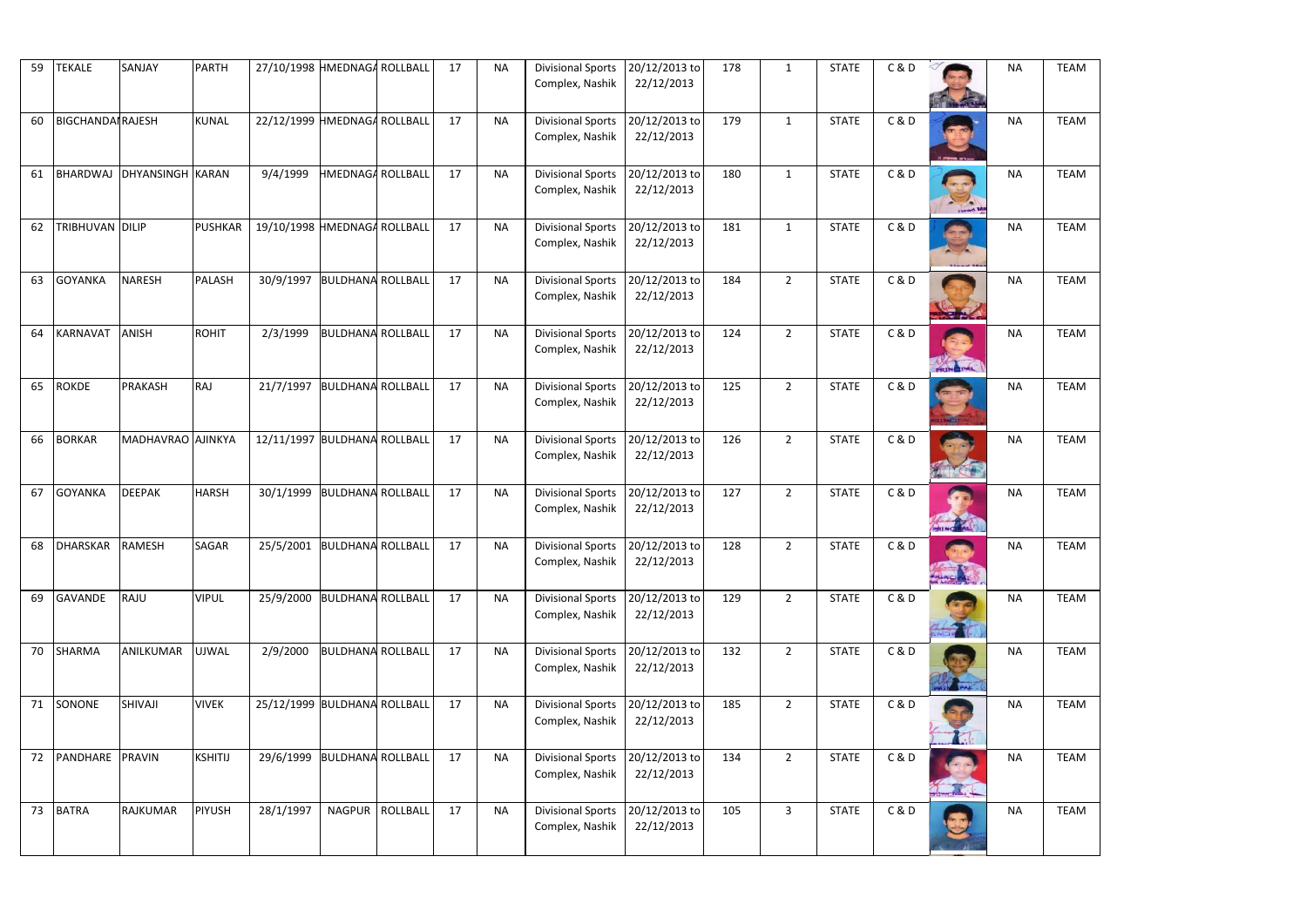| 74 | <b>SHAIKH</b>  | SIRAJ             | <b>FAIJAN</b>    | 9/10/1997  | <b>NAGPUR</b> | <b>ROLLBALL</b>    | 17 | <b>NA</b> | <b>Divisional Sports</b><br>Complex, Nashik        | 20/12/2013 to<br>22/12/2013 | 106 | $\overline{3}$ | <b>STATE</b> | C&D   |              | <b>NA</b> | <b>TEAM</b> |
|----|----------------|-------------------|------------------|------------|---------------|--------------------|----|-----------|----------------------------------------------------|-----------------------------|-----|----------------|--------------|-------|--------------|-----------|-------------|
| 75 | DHAVAD         | PRASHANT          | SANGRAM          | 5/3/1998   | <b>NAGPUR</b> | ROLLBALL           | 17 | <b>NA</b> | <b>Divisional Sports</b><br>Complex, Nashik        | 20/12/2013 to<br>22/12/2013 | 107 | $\overline{3}$ | <b>STATE</b> | C&D   | $= 10$       | <b>NA</b> | <b>TEAM</b> |
| 76 | KHAN           | <b>ILIYAS</b>     | <b>SAHIL</b>     | 30/6/1999  | <b>NAGPUR</b> | ROLLBALL           | 17 | <b>NA</b> | <b>Divisional Sports</b><br>Complex, Nashik        | 20/12/2013 to<br>22/12/2013 | 108 | $\mathbf{3}$   | <b>STATE</b> | C&D   |              | <b>NA</b> | <b>TEAM</b> |
| 77 | JAISWAL        | PRAKASH           | <b>RUSHIKESH</b> | 12/4/2000  | <b>NAGPUR</b> | ROLLBALL           | 17 | <b>NA</b> | <b>Divisional Sports</b><br>Complex, Nashik        | 20/12/2013 to<br>22/12/2013 | 109 | $\overline{3}$ | <b>STATE</b> | C&D   |              | <b>NA</b> | <b>TEAM</b> |
| 78 | KOTHARI        | <b>NARESH</b>     | <b>KAPIL</b>     | 10/1/1998  |               | NAGPUR ROLLBALL    | 17 | <b>NA</b> | <b>Divisional Sports</b><br>Complex, Nashik        | 20/12/2013 to<br>22/12/2013 | 110 | $\overline{3}$ | <b>STATE</b> | C&D   | (E)          | <b>NA</b> | <b>TEAM</b> |
| 79 |                | KHANDWAN MULCHAND | YASH             | 3/11/1997  |               | NAGPUR   ROLLBALL  | 17 | <b>NA</b> | <b>Divisional Sports</b><br>Complex, Nashik        | 20/12/2013 to<br>22/12/2013 | 111 | $\mathbf{3}$   | <b>STATE</b> | C&D   |              | <b>NA</b> | <b>TEAM</b> |
| 80 | DUGGAD         | <b>PRAVIN</b>     | <b>SIDDHARTH</b> | 25/12/1999 |               | NAGPUR   ROLLBALL  | 17 | <b>NA</b> | <b>Divisional Sports</b><br>Complex, Nashik        | 20/12/2013 to<br>22/12/2013 | 112 | $\mathbf{3}$   | <b>STATE</b> | C & D | $\angle$ Ng  | <b>NA</b> | <b>TEAM</b> |
| 81 | NARNAVRE       | <b>AMEY</b>       | ANVAY            | 8/5/2002   | <b>NAGPUR</b> | ROLLBALL           | 17 | <b>NA</b> | <b>Divisional Sports</b><br>Complex, Nashik        | 20/12/2013 to<br>22/12/2013 | 113 | $\mathbf{3}$   | <b>STATE</b> | C&D   | <b>化气力作用</b> | <b>NA</b> | <b>TEAM</b> |
| 82 | <b>MARNE</b>   | MACCHINDRA MANSI  |                  | 17/7/1999  | <b>PUNE</b>   | <b>ROLLBALL</b>    | 17 | <b>NA</b> | <b>Divisional Sports</b><br>Complex, Nashik        | 20/12/2013 to<br>22/12/2013 | 66  | $\mathbf{1}$   | <b>STATE</b> | C&D   |              | <b>NA</b> | <b>TEAM</b> |
| 83 | <b>BORADE</b>  | PRASHANT          | SUMEDHA          | 29/8/1998  | <b>PUNE</b>   | ROLLBALL           | 17 | <b>NA</b> | Divisional Sports 20/12/2013 to<br>Complex, Nashik | 22/12/2013                  | 67  |                | <b>STATE</b> | C&D   |              | <b>NA</b> | <b>TEAM</b> |
| 84 | <b>REKHADE</b> | PRASHANT          | <b>SHIVANI</b>   | 13/2/1999  | <b>PUNE</b>   | <b>ROLLBALL</b>    | 17 | <b>NA</b> | <b>Divisional Sports</b><br>Complex, Nashik        | 20/12/2013 to<br>22/12/2013 | 68  | $\mathbf{1}$   | <b>STATE</b> | C&D   |              | <b>NA</b> | <b>TEAM</b> |
| 85 | <b>RISBUD</b>  | <b>DINESH</b>     | <b>RIYA</b>      | 26/4/1999  | <b>PUNE</b>   | <b>ROLLBALL</b>    | 17 | <b>NA</b> | <b>Divisional Sports</b><br>Complex, Nashik        | 20/12/2013 to<br>22/12/2013 | 69  | $\mathbf{1}$   | <b>STATE</b> | C&D   |              | <b>NA</b> | <b>TEAM</b> |
| 86 | <b>SATTA</b>   | <b>DINESH</b>     | <b>KHYATI</b>    | 28/10/1998 | <b>PUNE</b>   | <b>ROLLBALL</b>    | 17 | <b>NA</b> | <b>Divisional Sports</b><br>Complex, Nashik        | 20/12/2013 to<br>22/12/2013 | 70  | $\mathbf{1}$   | <b>STATE</b> | C&D   |              | <b>NA</b> | <b>TEAM</b> |
| 87 | <b>TOTE</b>    | <b>SANTOSH</b>    | <b>SEJAL</b>     | 28/5/2002  | <b>PUNE</b>   | <b>ROLLBALL</b>    | 17 | <b>NA</b> | <b>Divisional Sports</b><br>Complex, Nashik        | 20/12/2013 to<br>22/12/2013 | 71  | $\mathbf{1}$   | <b>STATE</b> | C&D   |              | <b>NA</b> | <b>TEAM</b> |
| 88 | MAKREJA        | THANVARDAS PRACHI |                  | 19/1/1999  |               | JALGAON   ROLLBALL | 17 | <b>NA</b> | <b>Divisional Sports</b><br>Complex, Nashik        | 20/12/2013 to<br>22/12/2013 | 73  | $2^{\circ}$    | <b>STATE</b> | C&D   | <b>NVI</b>   | <b>NA</b> | <b>TEAM</b> |

| <b>NA</b> | <b>TEAM</b> |
|-----------|-------------|
| <b>NA</b> | <b>TEAM</b> |
| <b>NA</b> | <b>TEAM</b> |
| <b>NA</b> | <b>TEAM</b> |
| <b>NA</b> | <b>TEAM</b> |
| <b>NA</b> | <b>TEAM</b> |
| <b>NA</b> | <b>TEAM</b> |
| <b>NA</b> | <b>TEAM</b> |
| <b>NA</b> | <b>TEAM</b> |
| <b>NA</b> | <b>TEAM</b> |
| <b>NA</b> | <b>TEAM</b> |
| NΑ        | <b>TEAM</b> |
| <b>NA</b> | <b>TEAM</b> |
| <b>NA</b> | <b>TEAM</b> |
| ΝA        | <b>TEAM</b> |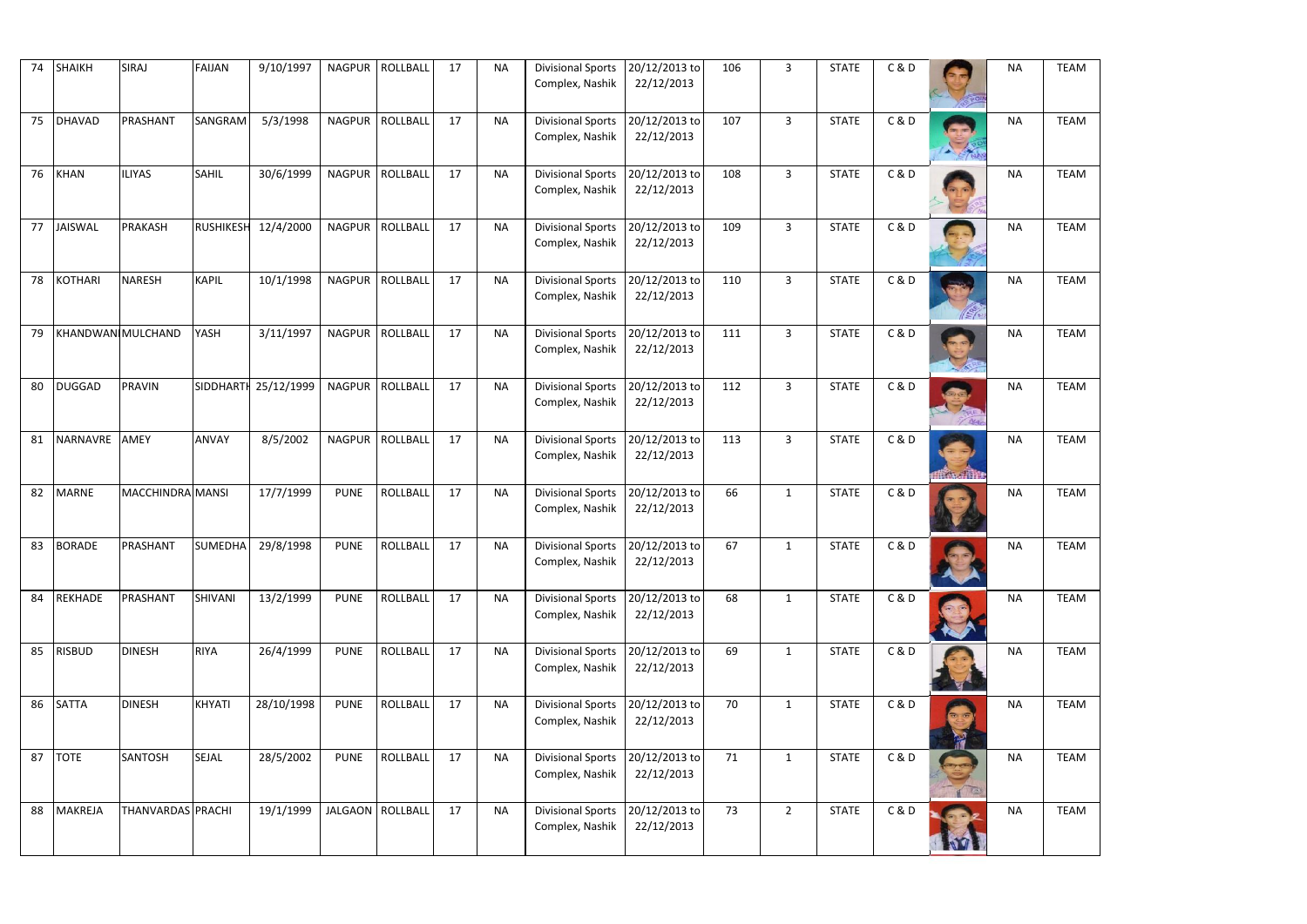| 89  | <b>MUNDADA</b>       | <b>ATUL</b>              | AMISHA         | 9/6/2000   | JALGAON   ROLLBALL | 17 | <b>NA</b> | <b>Divisional Sports</b><br>Complex, Nashik        | 20/12/2013 to<br>22/12/2013 | 74  | $\overline{2}$ | <b>STATE</b> | C&D   | <b>NA</b> | <b>TEAM</b> |
|-----|----------------------|--------------------------|----------------|------------|--------------------|----|-----------|----------------------------------------------------|-----------------------------|-----|----------------|--------------|-------|-----------|-------------|
| 90  | <b>PATIL</b>         | <b>PRAVIN</b>            | PRACHI         | 15/5/2000  | JALGAON   ROLLBALL | 17 | <b>NA</b> | <b>Divisional Sports</b><br>Complex, Nashik        | 20/12/2013 to<br>22/12/2013 | 75  | $\overline{2}$ | <b>STATE</b> | C&D   | <b>NA</b> | <b>TEAM</b> |
| 91  | <b>MAHESWARISHRI</b> |                          | <b>VIDHI</b>   | 29/12/2001 | JALGAON   ROLLBALL | 17 | <b>NA</b> | <b>Divisional Sports</b><br>Complex, Nashik        | 20/12/2013 to<br>22/12/2013 | 76  | $\overline{2}$ | <b>STATE</b> | C&D   | <b>NA</b> | <b>TEAM</b> |
| 92  | KABRA                | <b>NANDKISHOR RIDDHI</b> |                | 2/6/2001   | JALGAON   ROLLBALL | 17 | <b>NA</b> | <b>Divisional Sports</b><br>Complex, Nashik        | 20/12/2013 to<br>22/12/2013 | 77  | $\overline{2}$ | <b>STATE</b> | C&D   | <b>NA</b> | <b>TEAM</b> |
| 93  | <b>BIBA</b>          | <b>FARUKH</b>            | <b>MARIYAM</b> | 18/4/2002  | JALGAON   ROLLBALL | 17 | <b>NA</b> | <b>Divisional Sports</b><br>Complex, Nashik        | 20/12/2013 to<br>22/12/2013 | 78  | $\overline{2}$ | <b>STATE</b> | C&D   | <b>NA</b> | <b>TEAM</b> |
| 94  | <b>PATIL</b>         | <b>RADHESHYAM DIKSHA</b> |                | 15/2/2002  | JALGAON   ROLLBALL | 17 | <b>NA</b> | <b>Divisional Sports</b><br>Complex, Nashik        | 20/12/2013 to<br>22/12/2013 | 79  | $\overline{2}$ | <b>STATE</b> | C&D   | <b>NA</b> | <b>TEAM</b> |
| 95  | <b>MEMAN</b>         | <b>GANI</b>              | AAYESHA        | 22/6/1999  | JALGAON   ROLLBALL | 17 | <b>NA</b> | <b>Divisional Sports</b><br>Complex, Nashik        | 20/12/2013 to<br>22/12/2013 | 80  | $\overline{2}$ | <b>STATE</b> | C&D   | <b>NA</b> | <b>TEAM</b> |
| 96  | JAISWAL              | <b>NILESH</b>            | <b>ASHWINI</b> | 22/8/2000  | JALGAON   ROLLBALL | 17 | <b>NA</b> | <b>Divisional Sports</b><br>Complex, Nashik        | 20/12/2013 to<br>22/12/2013 | 81  | $\overline{2}$ | <b>STATE</b> | C&D   | <b>NA</b> | <b>TEAM</b> |
| 97  | <b>KABRA</b>         | <b>SUMIT</b>             | <b>SURABHI</b> | 7/5/1998   | JALGAON   ROLLBALL | 17 | <b>NA</b> | <b>Divisional Sports</b><br>Complex, Nashik        | 20/12/2013 to<br>22/12/2013 | 82  | $\overline{2}$ | <b>STATE</b> | C&D   | <b>NA</b> | <b>TEAM</b> |
| 98  | MAHAJAN              | JAGANNATH                | <b>SRUSHTI</b> | 14/1/1998  | JALGAON ROLLBALL   | 17 | <b>NA</b> | Divisional Sports 20/12/2013 to<br>Complex, Nashik | 22/12/2013                  | 83  | $\overline{2}$ | <b>STATE</b> | C&D   | <b>NA</b> | <b>TEAM</b> |
| 99  | <b>THAOKAR</b>       | <b>HITENDRA</b>          | SAVI           | 11/10/1998 | NAGPUR   ROLLBALL  | 17 | <b>NA</b> | <b>Divisional Sports</b><br>Complex, Nashik        | 20/12/2013 to<br>22/12/2013 | 114 | $\mathbf{3}$   | <b>STATE</b> | C&D   | <b>NA</b> | <b>TEAM</b> |
| 100 | <b>SHAIKH</b>        | <b>MAJHAR</b>            | <b>AFIYA</b>   | 17/2/1998  | NAGPUR   ROLLBALL  | 17 | <b>NA</b> | <b>Divisional Sports</b><br>Complex, Nashik        | 20/12/2013 to<br>22/12/2013 | 115 | $\overline{3}$ | <b>STATE</b> | C & D | <b>NA</b> | <b>TEAM</b> |
| 101 | AGRAWAL              | <b>NARAYAN</b>           | SOUMYA         | 22/10/1999 | NAGPUR   ROLLBALL  | 17 | <b>NA</b> | <b>Divisional Sports</b><br>Complex, Nashik        | 20/12/2013 to<br>22/12/2013 | 116 | $\overline{3}$ | <b>STATE</b> | C & D | <b>NA</b> | <b>TEAM</b> |
|     | 102 CHANDAK          | <b>RAJESH</b>            | PRISHITA       | 31/3/1999  | NAGPUR   ROLLBALL  | 17 | <b>NA</b> | <b>Divisional Sports</b><br>Complex, Nashik        | 20/12/2013 to<br>22/12/2013 | 117 | $\overline{3}$ | <b>STATE</b> | C&D   | <b>NA</b> | <b>TEAM</b> |
|     | 103 JHAM             | <b>HARISH</b>            | PREET          | 2/8/1999   | NAGPUR   ROLLBALL  | 17 | <b>NA</b> | <b>Divisional Sports</b><br>Complex, Nashik        | 20/12/2013 to<br>22/12/2013 | 118 | $\overline{3}$ | <b>STATE</b> | C&D   | <b>NA</b> | <b>TEAM</b> |

| <b>NA</b> | <b>TEAM</b> |
|-----------|-------------|
| <b>NA</b> | <b>TEAM</b> |
| <b>NA</b> | <b>TEAM</b> |
| <b>NA</b> | <b>TEAM</b> |
| <b>NA</b> | <b>TEAM</b> |
| <b>NA</b> | <b>TEAM</b> |
| <b>NA</b> | <b>TEAM</b> |
| <b>NA</b> | <b>TEAM</b> |
| <b>NA</b> | <b>TEAM</b> |
| <b>NA</b> | <b>TEAM</b> |
| <b>NA</b> | <b>TEAM</b> |
| NΑ        | <b>TEAM</b> |
| <b>NA</b> | <b>TEAM</b> |
| <b>NA</b> | <b>TEAM</b> |
| ΝA        | <b>TEAM</b> |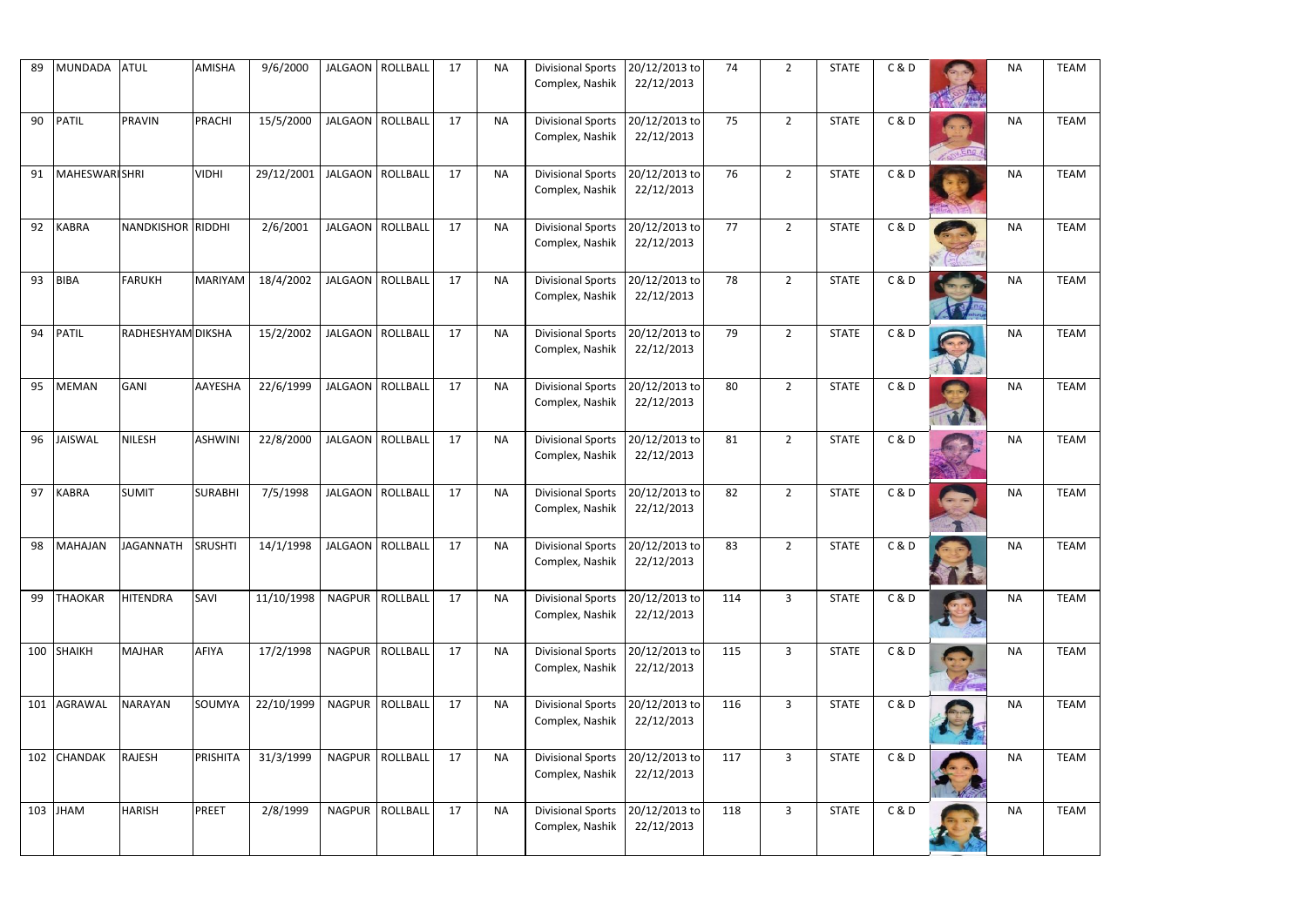|          | 104 MARDA             | <b>NARAYAN</b>            | <b>MANASI</b>   | 6/1/1999  |               | NAGPUR   ROLLBALL | 17 | <b>NA</b> | <b>Divisional Sports</b><br>Complex, Nashik | 20/12/2013 to<br>22/12/2013 | 119 | $\overline{3}$ | <b>STATE</b> | C&D   |       | <b>NA</b> | <b>TEAM</b> |
|----------|-----------------------|---------------------------|-----------------|-----------|---------------|-------------------|----|-----------|---------------------------------------------|-----------------------------|-----|----------------|--------------|-------|-------|-----------|-------------|
|          |                       |                           |                 |           |               |                   |    |           |                                             |                             |     |                |              |       |       |           |             |
|          | 105 PAREKH            | SHANTILAL                 | PRADHNYA        | 4/12/1998 |               | NAGPUR   ROLLBALL | 17 | <b>NA</b> | <b>Divisional Sports</b><br>Complex, Nashik | 20/12/2013 to<br>22/12/2013 | 120 | $\overline{3}$ | <b>STATE</b> | C&D   |       | <b>NA</b> | <b>TEAM</b> |
|          |                       |                           |                 |           |               |                   |    |           |                                             |                             |     |                |              |       |       |           |             |
| 106 JAIN |                       | <b>YOGESH</b>             | <b>JANHAVI</b>  | 7/8/2001  |               | NAGPUR   ROLLBALL | 17 | <b>NA</b> | <b>Divisional Sports</b>                    | 20/12/2013 to               | 121 | $\overline{3}$ | <b>STATE</b> | C&D   |       | <b>NA</b> | <b>TEAM</b> |
|          |                       |                           |                 |           |               |                   |    |           | Complex, Nashik                             | 22/12/2013                  |     |                |              |       |       |           |             |
| 107      | SANCHETI              | <b>DEEPAK</b>             | <b>LABDHI</b>   | 1/2/2001  | <b>NAGPUR</b> | ROLLBALL          | 17 | <b>NA</b> | <b>Divisional Sports</b>                    | 20/12/2013 to               | 122 | $\mathbf{3}$   | <b>STATE</b> | C&D   |       | <b>NA</b> | <b>TEAM</b> |
|          |                       |                           |                 |           |               |                   |    |           | Complex, Nashik                             | 22/12/2013                  |     |                |              |       |       |           |             |
| 108      | <b>JAMDADE</b>        | <b>BHALCHANDR</b> AJINKYA |                 | 15/1/2000 | <b>PUNE</b>   | <b>ROLLBALL</b>   | 14 | <b>NA</b> | <b>Divisional Sports</b>                    | 20/12/2013 to               | 44  | $\mathbf{1}$   | <b>STATE</b> | C & D |       | <b>NA</b> | <b>TEAM</b> |
|          |                       |                           |                 |           |               |                   |    |           | Complex, Nashik                             | 22/12/2013                  |     |                |              |       |       |           |             |
| 109      | MORANKAR MILIND       |                           | <b>SAHIL</b>    | 23/6/2000 | <b>PUNE</b>   | <b>ROLLBALL</b>   | 14 | <b>NA</b> | <b>Divisional Sports</b>                    | 20/12/2013 to               | 45  | $\mathbf{1}$   | <b>STATE</b> | C&D   |       | <b>NA</b> | <b>TEAM</b> |
|          |                       |                           |                 |           |               |                   |    |           | Complex, Nashik                             | 22/12/2013                  |     |                |              |       |       |           |             |
|          | 110 YADAV             | <b>RAHUL</b>              | <b>ATHARVA</b>  | 5/9/2000  | <b>PUNE</b>   | <b>ROLLBALL</b>   | 14 | <b>NA</b> | <b>Divisional Sports</b>                    | 20/12/2013 to               | 46  | $\mathbf{1}$   | <b>STATE</b> | C&D   |       | <b>NA</b> | <b>TEAM</b> |
|          |                       |                           |                 |           |               |                   |    |           | Complex, Nashik                             | 22/12/2013                  |     |                |              |       |       |           |             |
|          | 111 RATNAPARKI MADAN  |                           | <b>MADHUSU</b>  | 22/4/2002 | <b>PUNE</b>   | <b>ROLLBALL</b>   | 14 | <b>NA</b> | <b>Divisional Sports</b>                    | 20/12/2013 to               | 47  | $\mathbf{1}$   | <b>STATE</b> | C&D   |       | <b>NA</b> | <b>TEAM</b> |
|          |                       |                           |                 |           |               |                   |    |           | Complex, Nashik                             | 22/12/2013                  |     |                |              |       |       |           |             |
|          | 112 DHOBLE            | NIRANJAN                  | SIDDHANT        | 9/4/2003  | <b>PUNE</b>   | <b>ROLLBALL</b>   | 14 | <b>NA</b> | <b>Divisional Sports</b>                    | 20/12/2013 to               | 48  | $\mathbf{1}$   | <b>STATE</b> | C&D   |       | <b>NA</b> | <b>TEAM</b> |
|          |                       |                           |                 |           |               |                   |    |           | Complex, Nashik                             | 22/12/2013                  |     |                |              |       |       |           |             |
|          | 113 KAVTHEKAR HARSHAL |                           | SHANTANU        | 2/11/2003 | <b>PUNE</b>   | <b>ROLLBALL</b>   | 14 | <b>NA</b> | Divisional Sports 20/12/2013 to             |                             | 49  | $\mathbf{1}$   | <b>STATE</b> | C & D |       | <b>NA</b> | <b>TEAM</b> |
|          |                       |                           |                 |           |               |                   |    |           | Complex, Nashik                             | 22/12/2013                  |     |                |              |       |       |           |             |
|          | 114 SHIROLE           | <b>NITIN</b>              | <b>VEDANT</b>   | 25/4/2002 | <b>PUNE</b>   | <b>ROLLBALL</b>   | 14 | <b>NA</b> | <b>Divisional Sports</b>                    | 20/12/2013 to               | 50  | $\mathbf{1}$   | <b>STATE</b> | C&D   | 52    | <b>NA</b> | <b>TEAM</b> |
|          |                       |                           |                 |           |               |                   |    |           | Complex, Nashik                             | 22/12/2013                  |     |                |              |       | BHAVA |           |             |
|          | 115 REKHADE           | PRASHANT                  | <b>PRATIK</b>   | 15/7/2004 | <b>PUNE</b>   | <b>ROLLBALL</b>   | 14 | <b>NA</b> | <b>Divisional Sports</b>                    | 20/12/2013 to               | 51  | $\mathbf{1}$   | <b>STATE</b> | C&D   |       | <b>NA</b> | <b>TEAM</b> |
|          |                       |                           |                 |           |               |                   |    |           | Complex, Nashik                             | 22/12/2013                  |     |                |              |       |       |           |             |
|          | 116 DHAIGUDE          | <b>ATUL</b>               | <b>ATHARVA</b>  | 5/7/2001  | <b>PUNE</b>   | <b>ROLLBALL</b>   | 14 | <b>NA</b> | <b>Divisional Sports</b>                    | 20/12/2013 to               | 52  | $\mathbf{1}$   | <b>STATE</b> | C&D   |       | <b>NA</b> | <b>TEAM</b> |
|          |                       |                           |                 |           |               |                   |    |           | Complex, Nashik                             | 22/12/2013                  |     |                |              |       |       |           |             |
|          | 117 SAWANT            | <b>DEEPAK</b>             | <b>ADITYA</b>   | 8/5/2003  | <b>PUNE</b>   | <b>ROLLBALL</b>   | 14 | <b>NA</b> | <b>Divisional Sports</b>                    | 20/12/2013 to               | 53  | $\mathbf{1}$   | <b>STATE</b> | C&D   |       | <b>NA</b> | <b>TEAM</b> |
|          |                       |                           |                 |           |               |                   |    |           | Complex, Nashik                             | 22/12/2013                  |     |                |              |       |       |           |             |
|          |                       |                           |                 |           |               |                   |    |           |                                             |                             |     |                |              |       |       |           |             |
|          | 118 SHIROLE           | <b>NITIN</b>              | <b>PARITOSH</b> | 25/4/2002 | <b>PUNE</b>   | <b>ROLLBALL</b>   | 14 | <b>NA</b> | <b>Divisional Sports</b><br>Complex, Nashik | 20/12/2013 to<br>22/12/2013 | 54  | $\mathbf{1}$   | <b>STATE</b> | C&D   |       | <b>NA</b> | <b>TEAM</b> |

| <b>NA</b> | <b>TEAM</b> |
|-----------|-------------|
| <b>NA</b> | <b>TEAM</b> |
| <b>NA</b> | <b>TEAM</b> |
| <b>NA</b> | <b>TEAM</b> |
| <b>NA</b> | <b>TEAM</b> |
| <b>NA</b> | <b>TEAM</b> |
| <b>NA</b> | <b>TEAM</b> |
| <b>NA</b> | <b>TEAM</b> |
| <b>NA</b> | <b>TEAM</b> |
| <b>NA</b> | <b>TEAM</b> |
| <b>NA</b> | <b>TEAM</b> |
| NΑ        | <b>TEAM</b> |
| <b>NA</b> | <b>TEAM</b> |
| <b>NA</b> | <b>TEAM</b> |
| ΝA        | <b>TEAM</b> |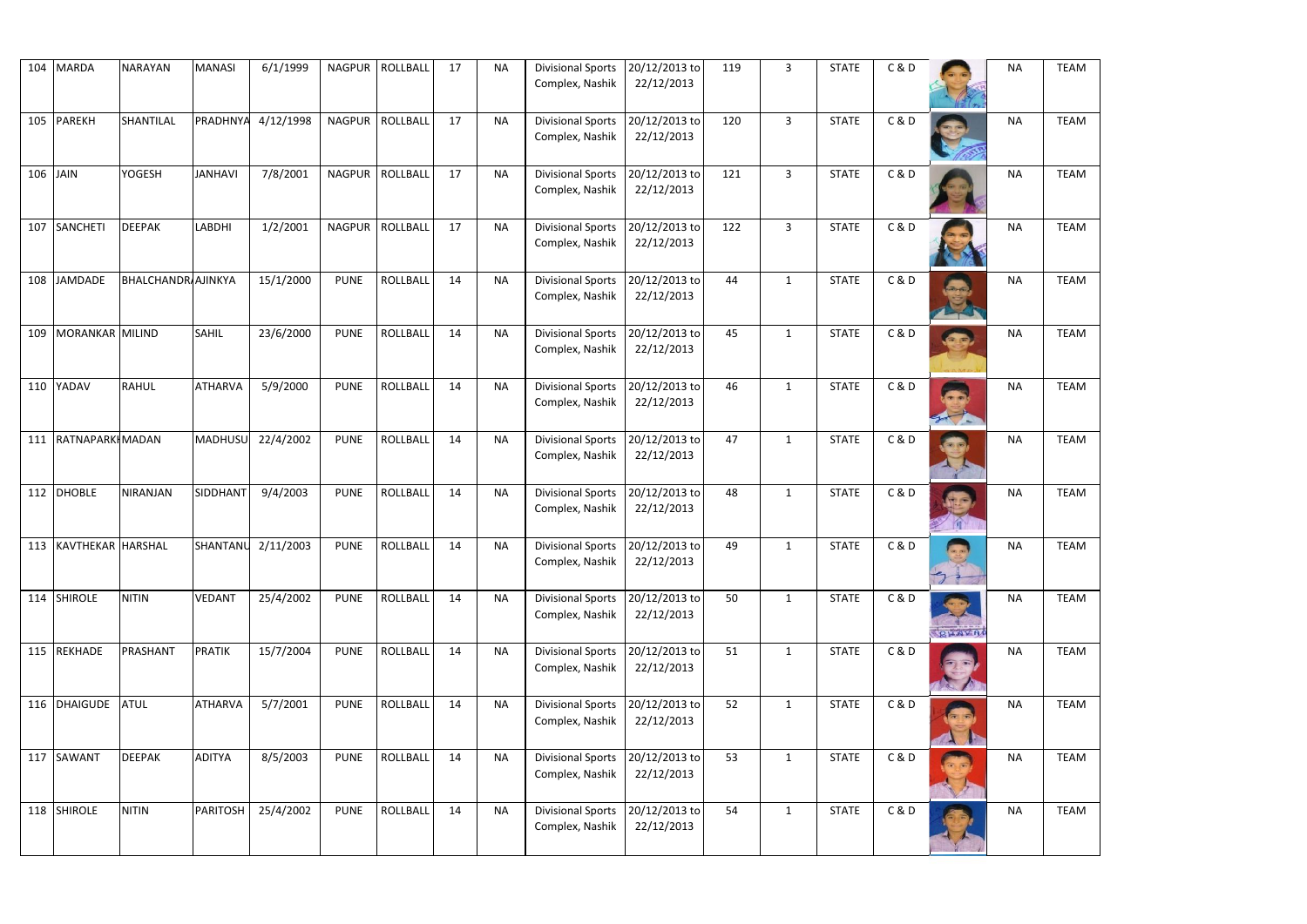|     | 119 BAGWAN      | <b>ASLAM</b>        | ZAID            | 1/7/2000                             | KOLHAPUR ROLLBALL |                   | 14 | <b>NA</b> | <b>Divisional Sports</b><br>Complex, Nashik        | 20/12/2013 to<br>22/12/2013 | 32 | $\overline{2}$ | <b>STATE</b> | C&D   |                   | <b>NA</b> | <b>TEAM</b> |
|-----|-----------------|---------------------|-----------------|--------------------------------------|-------------------|-------------------|----|-----------|----------------------------------------------------|-----------------------------|----|----------------|--------------|-------|-------------------|-----------|-------------|
|     |                 |                     |                 |                                      |                   |                   |    |           |                                                    |                             |    |                |              |       |                   |           |             |
|     | 120 SUTAR       | <b>ARUN</b>         | <b>ADITYA</b>   | 24/3/2002                            | KOLHAPUR ROLLBALL |                   | 14 | <b>NA</b> | <b>Divisional Sports</b><br>Complex, Nashik        | 20/12/2013 to<br>22/12/2013 | 33 | $\overline{2}$ | <b>STATE</b> | C & D |                   | <b>NA</b> | <b>TEAM</b> |
| 121 | <b>HARGE</b>    | SANJAY              | <b>SANKET</b>   | 14/12/2002 KOLHAPUR ROLLBALL         |                   |                   | 14 | <b>NA</b> | <b>Divisional Sports</b><br>Complex, Nashik        | 20/12/2013 to<br>22/12/2013 | 34 | $\overline{2}$ | <b>STATE</b> | C&D   | ADL               | <b>NA</b> | <b>TEAM</b> |
| 122 | <b>GUNDE</b>    | <b>KAILAS</b>       | PIYUSH          | 3/6/2002                             | KOLHAPUR ROLLBALL |                   | 14 | <b>NA</b> | <b>Divisional Sports</b><br>Complex, Nashik        | 20/12/2013 to<br>22/12/2013 | 35 | $\overline{2}$ | <b>STATE</b> | C&D   | Hille             | <b>NA</b> | <b>TEAM</b> |
| 123 | <b>URANKAR</b>  | <b>MAHESH</b>       | <b>ATHARVA</b>  | 22/10/2000 KOLHAPUR ROLLBALL         |                   |                   | 14 | <b>NA</b> | <b>Divisional Sports</b><br>Complex, Nashik        | 20/12/2013 to<br>22/12/2013 | 36 | $\overline{2}$ | <b>STATE</b> | C&D   | 40                | <b>NA</b> | <b>TEAM</b> |
| 124 | <b>CHAVRE</b>   | <b>NIWAS</b>        | <b>SURAJ</b>    | 12/11/2001 KOLHAPUR ROLLBALL         |                   |                   | 14 | <b>NA</b> | <b>Divisional Sports</b><br>Complex, Nashik        | 20/12/2013 to<br>22/12/2013 | 37 | $\overline{2}$ | <b>STATE</b> | C&D   | The               | <b>NA</b> | <b>TEAM</b> |
| 125 | <b>BHAGAT</b>   | <b>SURESH</b>       | <b>SAURABH</b>  | 1/3/2000                             | KOLHAPUR ROLLBALL |                   | 14 | <b>NA</b> | <b>Divisional Sports</b><br>Complex, Nashik        | 20/12/2013 to<br>22/12/2013 | 38 | $\overline{2}$ | <b>STATE</b> | C&D   |                   | <b>NA</b> | <b>TEAM</b> |
|     | 126 KATWARE     | <b>SACHIN</b>       | <b>ARJUN</b>    | 2/3/2001                             | KOLHAPUR ROLLBALL |                   | 14 | <b>NA</b> | <b>Divisional Sports</b><br>Complex, Nashik        | 20/12/2013 to<br>22/12/2013 | 39 | $\overline{2}$ | <b>STATE</b> | C&D   | <b>BRANDWEIGH</b> | <b>NA</b> | <b>TEAM</b> |
| 127 | <b>GAIKWAD</b>  | <b>SANTOSH</b>      | YASH            | 27/3/2003                            | KOLHAPUR ROLLBALL |                   | 14 | <b>NA</b> | <b>Divisional Sports</b><br>Complex, Nashik        | 20/12/2013 to<br>22/12/2013 | 40 | $\overline{2}$ | <b>STATE</b> | C&D   |                   | <b>NA</b> | <b>TEAM</b> |
|     | 128 KITTURE     | <b>AHADEO</b>       |                 | PRATHAMI 7/11/2003 KOLHAPUR ROLLBALL |                   |                   | 14 | <b>NA</b> | Divisional Sports 20/12/2013 to<br>Complex, Nashik | 22/12/2013                  | 41 | $\overline{2}$ | <b>STATE</b> | C&D   | tpk               | <b>NA</b> | <b>TEAM</b> |
| 129 |                 | GANTHADE SHASHIKANT | ADARSH          | 4/9/2001                             | KOLHAPUR ROLLBALL |                   | 14 | <b>NA</b> | <b>Divisional Sports</b><br>Complex, Nashik        | 20/12/2013 to<br>22/12/2013 | 42 | $\overline{2}$ | <b>STATE</b> | C&D   | (1)               | <b>NA</b> | <b>TEAM</b> |
| 130 | NANAWARE KUNDAN |                     | <b>KEDAR</b>    | 13/4/2001                            | KOLHAPUR ROLLBALL |                   | 14 | <b>NA</b> | <b>Divisional Sports</b><br>Complex, Nashik        | 20/12/2013 to<br>22/12/2013 | 43 | $\overline{2}$ | <b>STATE</b> | C&D   | Tonad Master      | <b>NA</b> | <b>TEAM</b> |
|     | 131 SANGHAVI    | <b>ANAND</b>        | <b>RUSHABH</b>  | 25/2/2000                            |                   | NAGPUR   ROLLBALL | 14 | <b>NA</b> | <b>Divisional Sports</b><br>Complex, Nashik        | 20/12/2013 to<br>22/12/2013 | 10 | $\overline{3}$ | <b>STATE</b> | C&D   |                   | <b>NA</b> | <b>TEAM</b> |
|     | 132 ZAVERI      | <b>RAHUL</b>        | <b>HIMANSHU</b> | 3/7/2000                             |                   | NAGPUR   ROLLBALL | 14 | <b>NA</b> | <b>Divisional Sports</b><br>Complex, Nashik        | 20/12/2013 to<br>22/12/2013 | 11 | $\overline{3}$ | <b>STATE</b> | C&D   |                   | <b>NA</b> | <b>TEAM</b> |
|     | 133 SHAIKH      | <b>SIKANDER</b>     | <b>FAIJAN</b>   | 30/10/2001                           |                   | NAGPUR   ROLLBALL | 14 | <b>NA</b> | <b>Divisional Sports</b><br>Complex, Nashik        | 20/12/2013 to<br>22/12/2013 | 12 | $\overline{3}$ | <b>STATE</b> | C&D   |                   | <b>NA</b> | <b>TEAM</b> |

| <b>NA</b> | <b>TEAM</b> |
|-----------|-------------|
| <b>NA</b> | <b>TEAM</b> |
| <b>NA</b> | <b>TEAM</b> |
| <b>NA</b> | <b>TEAM</b> |
| <b>NA</b> | <b>TEAM</b> |
| <b>NA</b> | <b>TEAM</b> |
| <b>NA</b> | <b>TEAM</b> |
| <b>NA</b> | <b>TEAM</b> |
| <b>NA</b> | <b>TEAM</b> |
| <b>NA</b> | <b>TEAM</b> |
| <b>NA</b> | <b>TEAM</b> |
| NΑ        | <b>TEAM</b> |
| <b>NA</b> | <b>TEAM</b> |
| <b>NA</b> | <b>TEAM</b> |
| ΝA        | <b>TEAM</b> |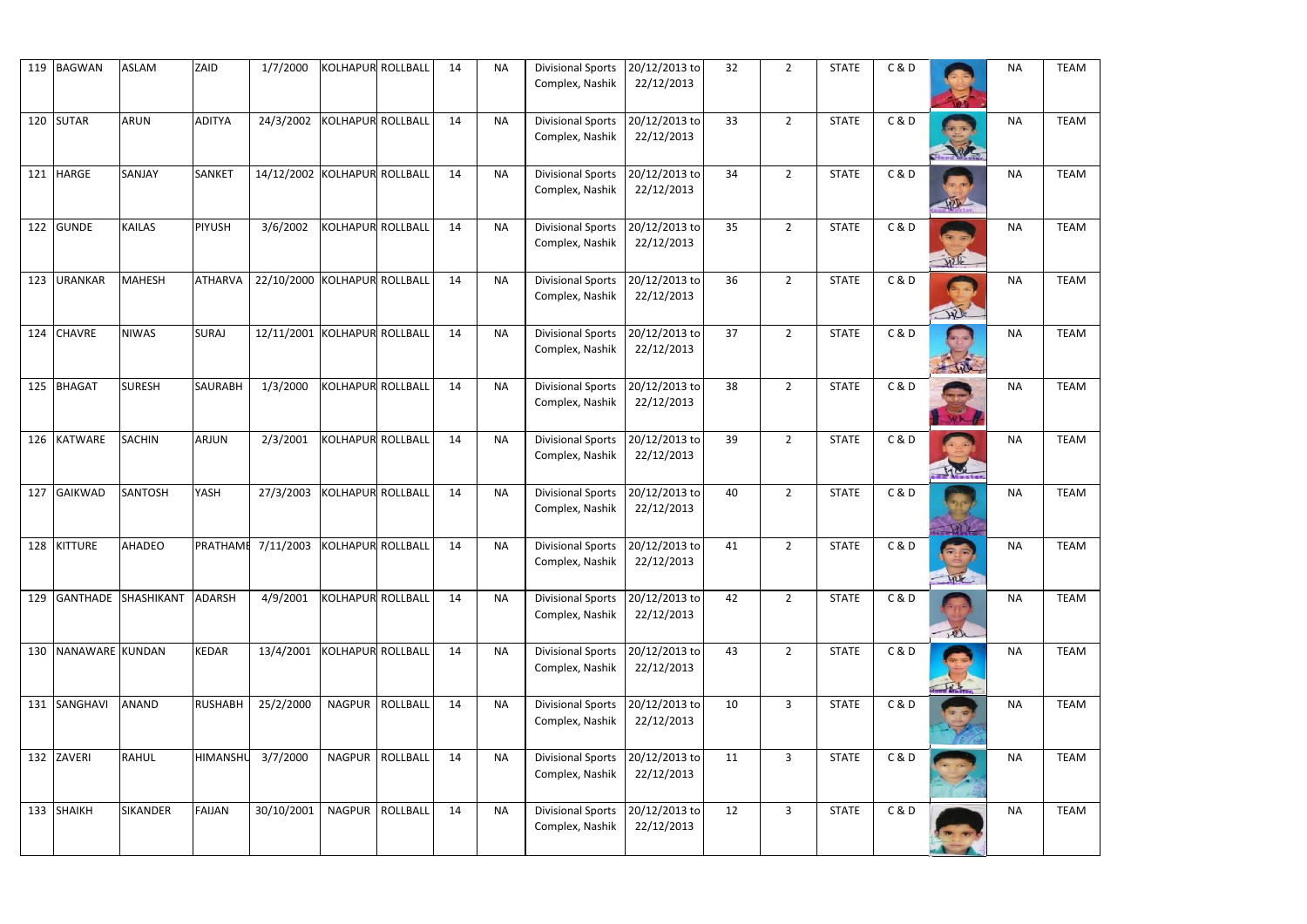| 134 | LAKHOTIA                | <b>DEEPESH</b>  | <b>KRISHNA</b>  | 5/2/2000                     |                          | NAGPUR   ROLLBALL | 14 | <b>NA</b> | <b>Divisional Sports</b><br>Complex, Nashik        | 20/12/2013 to<br>22/12/2013 | 14             | $\overline{3}$ | <b>STATE</b> | C&D   |                 | <b>NA</b> | <b>TEAM</b> |
|-----|-------------------------|-----------------|-----------------|------------------------------|--------------------------|-------------------|----|-----------|----------------------------------------------------|-----------------------------|----------------|----------------|--------------|-------|-----------------|-----------|-------------|
|     | 135 THAOKAR             | <b>HITENDRA</b> | PRABHAT         | 24/12/2001                   |                          | NAGPUR ROLLBALL   | 14 | <b>NA</b> | <b>Divisional Sports</b><br>Complex, Nashik        | 20/12/2013 to<br>22/12/2013 | 15             | $\overline{3}$ | <b>STATE</b> | C&D   |                 | <b>NA</b> | <b>TEAM</b> |
| 136 | ZAVERI                  | <b>RAHUL</b>    | YASH            | 19/10/2001                   |                          | NAGPUR ROLLBALL   | 14 | <b>NA</b> | <b>Divisional Sports</b><br>Complex, Nashik        | 20/12/2013 to<br>22/12/2013 | 16             | $\overline{3}$ | <b>STATE</b> | C&D   |                 | <b>NA</b> | <b>TEAM</b> |
| 137 | AGRAWAL                 | <b>RAJESH</b>   | <b>RITIK</b>    | 3/4/2000                     |                          | NAGPUR ROLLBALL   | 14 | <b>NA</b> | <b>Divisional Sports</b><br>Complex, Nashik        | 20/12/2013 to<br>22/12/2013 | 17             | $\overline{3}$ | <b>STATE</b> | C&D   |                 | <b>NA</b> | <b>TEAM</b> |
|     | 138 SAMPAT              | <b>NILESH</b>   | <b>RAUNAK</b>   | 7/8/2000                     |                          | NAGPUR ROLLBALL   | 14 | <b>NA</b> | <b>Divisional Sports</b><br>Complex, Nashik        | 20/12/2013 to<br>22/12/2013 | 18             | $\overline{3}$ | <b>STATE</b> | C&D   |                 | <b>NA</b> | <b>TEAM</b> |
| 139 | <b>KORDIYA</b>          | <b>DHIREN</b>   | AAYUSH          | 1/8/2002                     |                          | NAGPUR   ROLLBALL | 14 | <b>NA</b> | <b>Divisional Sports</b><br>Complex, Nashik        | 20/12/2013 to<br>22/12/2013 | 19             | $\overline{3}$ | <b>STATE</b> | C&D   | <b>CAN UTAN</b> | <b>NA</b> | <b>TEAM</b> |
| 140 | <b>CHOUDHARI</b> RAKESH |                 | <b>UJWAL</b>    | 19/12/2002                   |                          | NAGPUR ROLLBALL   | 14 | <b>NA</b> | <b>Divisional Sports</b><br>Complex, Nashik        | 20/12/2013 to<br>22/12/2013 | 20             | $\overline{3}$ | <b>STATE</b> | C&D   |                 | <b>NA</b> | <b>TEAM</b> |
|     | 141 JENANI              | <b>AASHISH</b>  | <b>DIVYANG</b>  | 14/6/2001                    |                          | NAGPUR ROLLBALL   | 14 | <b>NA</b> | <b>Divisional Sports</b><br>Complex, Nashik        | 20/12/2013 to<br>22/12/2013 | 21             | $\overline{3}$ | <b>STATE</b> | C&D   | <b>PER 1999</b> | <b>NA</b> | <b>TEAM</b> |
|     | 142 DANGE               | <b>NIRANJAN</b> | <b>MINAL</b>    | 10/11/2000 HANDRAPU ROLLBALL |                          |                   | 14 | <b>NA</b> | <b>Divisional Sports</b><br>Complex, Nashik        | 20/12/2013 to<br>22/12/2013 | 1              | $\mathbf{1}$   | <b>STATE</b> | C&D   |                 | <b>NA</b> | <b>TEAM</b> |
|     | 143 HIRDE               | <b>HEMANT</b>   | <b>POORVA</b>   | 26/6/2000 HANDRAPU ROLLBALL  |                          |                   | 14 | <b>NA</b> | Divisional Sports 20/12/2013 to<br>Complex, Nashik | 22/12/2013                  | $\overline{2}$ |                | <b>STATE</b> | C & D |                 | <b>NA</b> | <b>TEAM</b> |
| 144 | <b>DHANDE</b>           | <b>RAVINDRA</b> | <b>RUTUJA</b>   | 12/6/2000                    | <b>HANDRAPU ROLLBALL</b> |                   | 14 | <b>NA</b> | <b>Divisional Sports</b><br>Complex, Nashik        | 20/12/2013 to<br>22/12/2013 | $\overline{3}$ | $\mathbf{1}$   | <b>STATE</b> | C&D   |                 | <b>NA</b> | <b>TEAM</b> |
|     | 145 BADGUJAR            | SAMBHAJI        | <b>SIDDHI</b>   | 26/8/2000                    | <b>HANDRAPU ROLLBALL</b> |                   | 14 | <b>NA</b> | <b>Divisional Sports</b><br>Complex, Nashik        | 20/12/2013 to<br>22/12/2013 | $\overline{4}$ | $\mathbf{1}$   | <b>STATE</b> | C&D   |                 | <b>NA</b> | <b>TEAM</b> |
|     | 146 BHAT                | <b>VILAS</b>    | <b>VEDSHREE</b> | 23/10/2000 HANDRAPU ROLLBALL |                          |                   | 14 | <b>NA</b> | <b>Divisional Sports</b><br>Complex, Nashik        | 20/12/2013 to<br>22/12/2013 | 6              | $\mathbf{1}$   | <b>STATE</b> | C&D   |                 | <b>NA</b> | <b>TEAM</b> |
|     | 147 PAMPATTIW DATTATRAY |                 | <b>SIDDHI</b>   | 31/3/2002                    | <b>HANDRAPU ROLLBALL</b> |                   | 14 | <b>NA</b> | <b>Divisional Sports</b><br>Complex, Nashik        | 20/12/2013 to<br>22/12/2013 | $\overline{7}$ | $\mathbf{1}$   | <b>STATE</b> | C&D   |                 | <b>NA</b> | <b>TEAM</b> |
|     | 148   DESHPANDE NITIN   |                 | <b>NANDINI</b>  | 25/9/2001                    | <b>HANDRAPU ROLLBALL</b> |                   | 14 | <b>NA</b> | <b>Divisional Sports</b><br>Complex, Nashik        | 20/12/2013 to<br>22/12/2013 | 8              | $\mathbf{1}$   | <b>STATE</b> | C&D   |                 | <b>NA</b> | <b>TEAM</b> |

| <b>NA</b> | <b>TEAM</b> |
|-----------|-------------|
| <b>NA</b> | <b>TEAM</b> |
| <b>NA</b> | <b>TEAM</b> |
| <b>NA</b> | <b>TEAM</b> |
| <b>NA</b> | <b>TEAM</b> |
| <b>NA</b> | <b>TEAM</b> |
| <b>NA</b> | <b>TEAM</b> |
| <b>NA</b> | <b>TEAM</b> |
| <b>NA</b> | <b>TEAM</b> |
| <b>NA</b> | <b>TEAM</b> |
| <b>NA</b> | <b>TEAM</b> |
| NΑ        | <b>TEAM</b> |
| <b>NA</b> | <b>TEAM</b> |
| <b>NA</b> | <b>TEAM</b> |
| ΝA        | <b>TEAM</b> |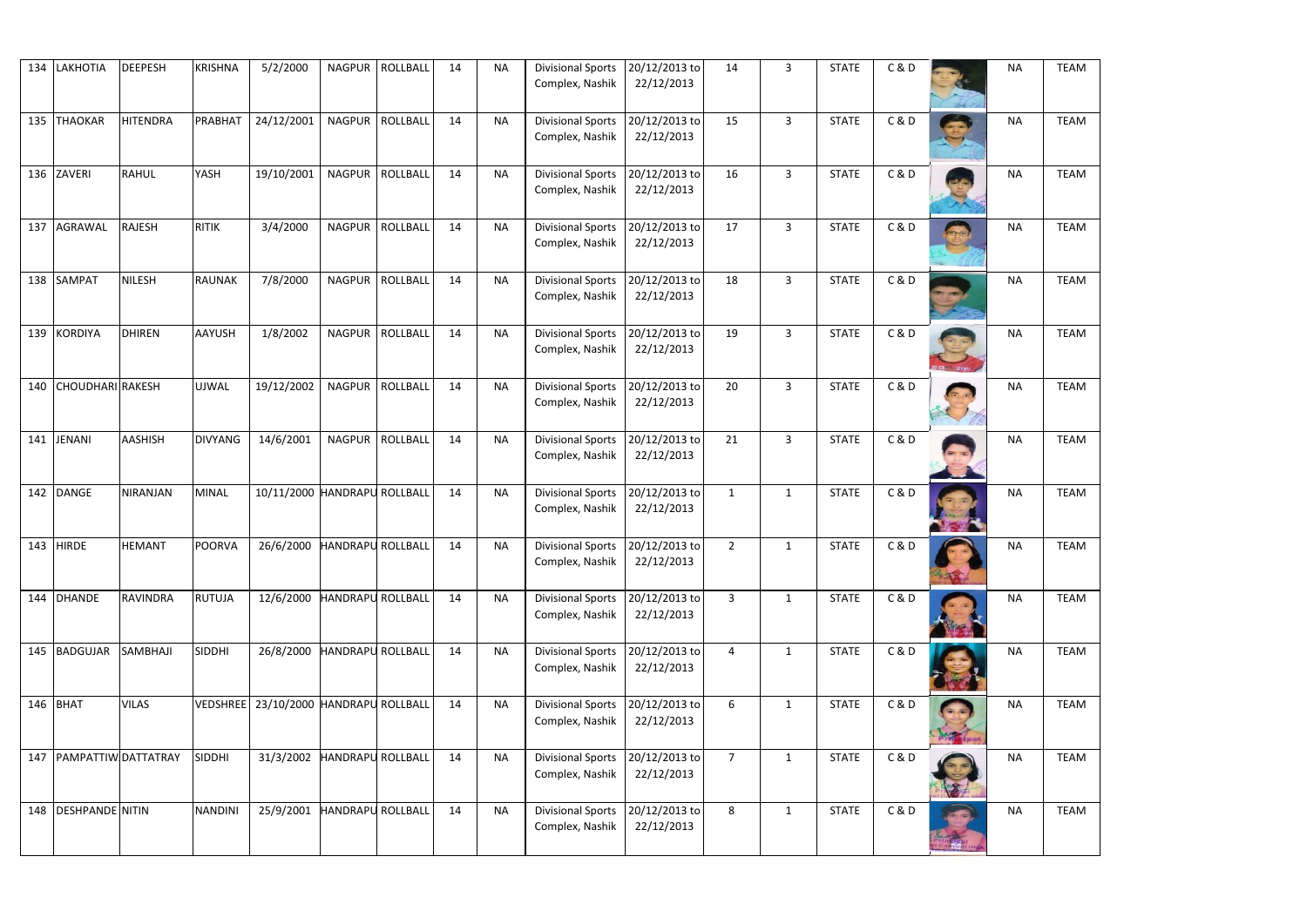| 149 | AAMBORKARASHOK |                  | <b>AISHWARY</b> | 1/5/2000            | <b>HANDRAPU ROLLBALL</b> |                 | 14 | <b>NA</b> | <b>Divisional Sports</b>                           | 20/12/2013 to               | q  | 1              | <b>STATE</b> | C&D   | <b>NA</b> | <b>TEAM</b> |
|-----|----------------|------------------|-----------------|---------------------|--------------------------|-----------------|----|-----------|----------------------------------------------------|-----------------------------|----|----------------|--------------|-------|-----------|-------------|
|     |                |                  |                 |                     |                          |                 |    |           | Complex, Nashik                                    | 22/12/2013                  |    |                |              |       |           |             |
|     | 150 KADAM      | SANJAY           | <b>SHWETA</b>   | 21/7/2000           | <b>PUNE</b>              | ROLLBALL        | 14 | <b>NA</b> | <b>Divisional Sports</b><br>Complex, Nashik        | 20/12/2013 to<br>22/12/2013 | 55 | $\overline{2}$ | <b>STATE</b> | C&D   | <b>NA</b> | <b>TEAM</b> |
|     | 151 SHAIKH     | SANNIAHMAD ANJUM |                 | 23/10/2000          | <b>PUNE</b>              | <b>ROLLBALL</b> | 14 | <b>NA</b> | <b>Divisional Sports</b><br>Complex, Nashik        | 20/12/2013 to<br>22/12/2013 | 56 | $\overline{2}$ | <b>STATE</b> | C&D   | <b>NA</b> | <b>TEAM</b> |
|     | 152 WABLE      | <b>MILIND</b>    | <b>MRUDULA</b>  | 13/9/2000           | <b>PUNE</b>              | <b>ROLLBALL</b> | 14 | <b>NA</b> | <b>Divisional Sports</b><br>Complex, Nashik        | 20/12/2013 to<br>22/12/2013 | 57 | $\overline{2}$ | <b>STATE</b> | C&D   | <b>NA</b> | <b>TEAM</b> |
|     | 153 MORE       | <b>JAYSINGH</b>  | <b>HARSHADA</b> | 17/2/2000           | <b>PUNE</b>              | <b>ROLLBALL</b> | 14 | <b>NA</b> | <b>Divisional Sports</b><br>Complex, Nashik        | 20/12/2013 to<br>22/12/2013 | 58 | $\overline{2}$ | <b>STATE</b> | C & D | <b>NA</b> | <b>TEAM</b> |
| 154 | <b>TEKWADE</b> | <b>DINESH</b>    | VAISHNAVI       | 26/9/2000           | <b>PUNE</b>              | <b>ROLLBALL</b> | 14 | <b>NA</b> | <b>Divisional Sports</b><br>Complex, Nashik        | 20/12/2013 to<br>22/12/2013 | 59 | $\overline{2}$ | <b>STATE</b> | C&D   | <b>NA</b> | <b>TEAM</b> |
| 155 | KULKARNI       | <b>DINESH</b>    | VAISHNAVI       | 8/5/2002            | <b>PUNE</b>              | <b>ROLLBALL</b> | 14 | <b>NA</b> | <b>Divisional Sports</b><br>Complex, Nashik        | 20/12/2013 to<br>22/12/2013 | 60 | $\overline{2}$ | <b>STATE</b> | C&D   | <b>NA</b> | <b>TEAM</b> |
| 156 | <b>INAMDAR</b> | <b>MUJIB</b>     | <b>MAHEK</b>    | 25/12/2004          | <b>PUNE</b>              | <b>ROLLBALL</b> | 14 | <b>NA</b> | <b>Divisional Sports</b><br>Complex, Nashik        | 20/12/2013 to<br>22/12/2013 | 61 | $\overline{2}$ | <b>STATE</b> | C&D   | <b>NA</b> | <b>TEAM</b> |
| 157 | <b>CHOPDE</b>  | <b>MAHENDRA</b>  | <b>SAKSHI</b>   | 24/4/2001           | <b>PUNE</b>              | <b>ROLLBALL</b> | 14 | <b>NA</b> | <b>Divisional Sports</b><br>Complex, Nashik        | 20/12/2013 to<br>22/12/2013 | 62 | $\overline{2}$ | <b>STATE</b> | C&D   | <b>NA</b> | <b>TEAM</b> |
|     | 158 KATE       | VIJAY            | VAISHNAVI       | 3/6/2002            | <b>PUNE</b>              | ROLLBALL        | 14 | <b>NA</b> | Divisional Sports 20/12/2013 to<br>Complex, Nashik | 22/12/2013                  | 63 | $\overline{2}$ | <b>STATE</b> | C&D   | <b>NA</b> | <b>TEAM</b> |
|     | $159$ SIGH     | <b>UMESH</b>     | <b>SUHANI</b>   | 10/7/2003           | <b>PUNE</b>              | <b>ROLLBALL</b> | 14 | <b>NA</b> | <b>Divisional Sports</b><br>Complex, Nashik        | 20/12/2013 to<br>22/12/2013 | 64 | $2^{\circ}$    | <b>STATE</b> | C&D   | <b>NA</b> | <b>TEAM</b> |
|     | 160 KATE       | <b>VIJAY</b>     | VAIBHAVI        | 14/7/2003           | <b>PUNE</b>              | <b>ROLLBALL</b> | 14 | <b>NA</b> | <b>Divisional Sports</b><br>Complex, Nashik        | 20/12/2013 to<br>22/12/2013 | 65 | $2^{\circ}$    | <b>STATE</b> | C & D | <b>NA</b> | <b>TEAM</b> |
| 161 | <b>NAIR</b>    | JAYSHANKAR KAMYA |                 | 6/10/2001           | <b>THANE</b>             | <b>ROLLBALL</b> | 14 | <b>NA</b> | <b>Divisional Sports</b><br>Complex, Nashik        | 20/12/2013 to<br>22/12/2013 | 22 | $\overline{3}$ | <b>STATE</b> | C&D   | <b>NA</b> | <b>TEAM</b> |
| 162 | <b>ROHARA</b>  | <b>PRAKASH</b>   | <b>RUCHIKA</b>  | 1/2/2003            | <b>THANE</b>             | ROLLBALL        | 14 | <b>NA</b> | <b>Divisional Sports</b><br>Complex, Nashik        | 20/12/2013 to<br>22/12/2013 | 23 | $\overline{3}$ | <b>STATE</b> | C&D   | <b>NA</b> | <b>TEAM</b> |
| 163 | ROHARA         | <b>ANIL</b>      |                 | VANSHIKA 12/12/2003 | <b>THANE</b>             | <b>ROLLBALL</b> | 14 | <b>NA</b> | <b>Divisional Sports</b><br>Complex, Nashik        | 20/12/2013 to<br>22/12/2013 | 24 | $\mathbf{3}$   | <b>STATE</b> | C&D   | <b>NA</b> | <b>TEAM</b> |

| <b>NA</b> | <b>TEAM</b> |
|-----------|-------------|
| <b>NA</b> | <b>TEAM</b> |
| <b>NA</b> | <b>TEAM</b> |
| <b>NA</b> | <b>TEAM</b> |
| <b>NA</b> | <b>TEAM</b> |
| <b>NA</b> | <b>TEAM</b> |
| <b>NA</b> | <b>TEAM</b> |
| <b>NA</b> | <b>TEAM</b> |
| <b>NA</b> | <b>TEAM</b> |
| <b>NA</b> | <b>TEAM</b> |
| <b>NA</b> | <b>TEAM</b> |
| NΑ        | <b>TEAM</b> |
| <b>NA</b> | <b>TEAM</b> |
| <b>NA</b> | <b>TEAM</b> |
| ΝA        | <b>TEAM</b> |